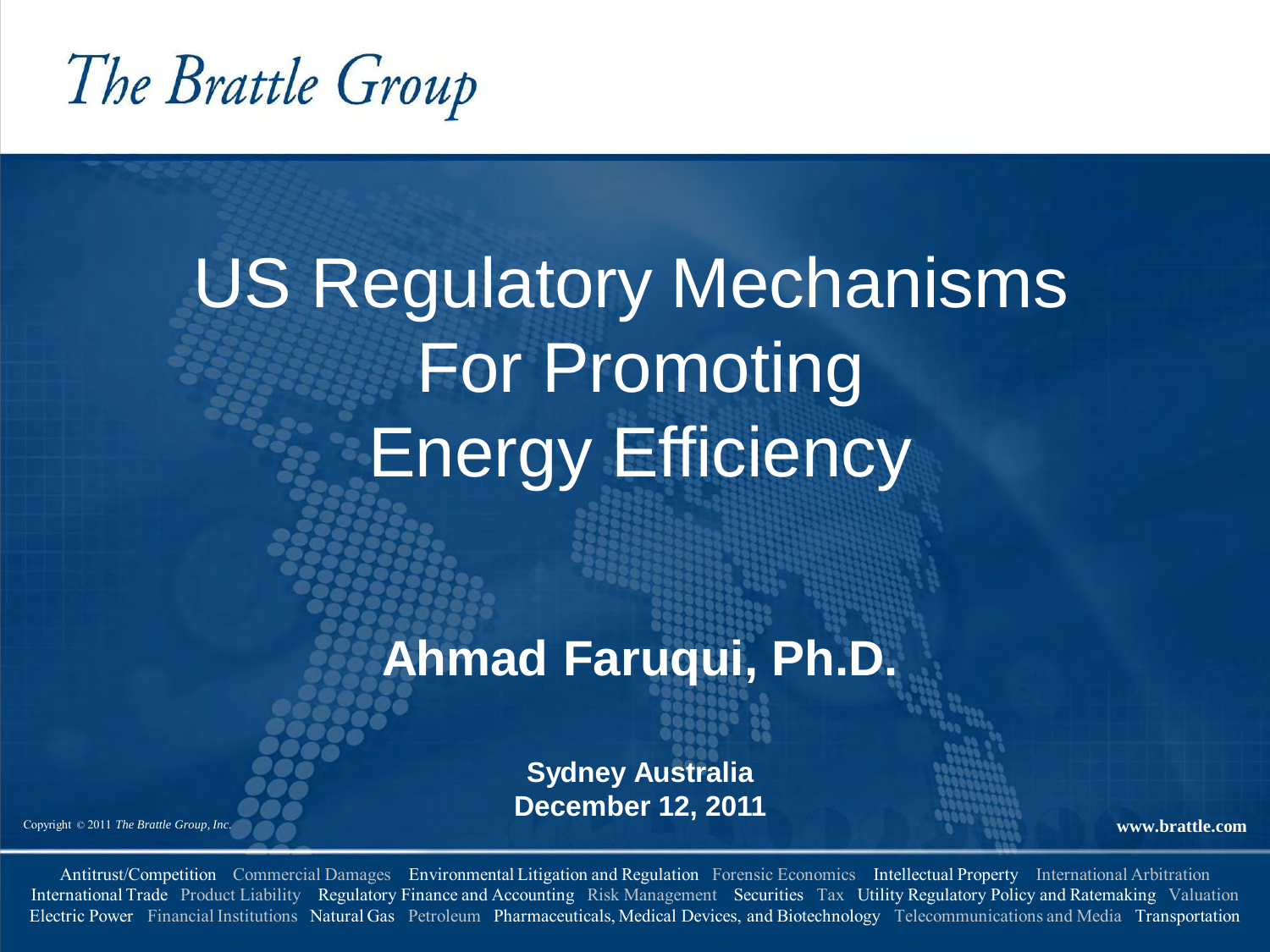# **The pursuit of energy efficiency has evolved over the past four decades**

- ♦ **First wave—1970s**
	- Information and public appeals
- ♦ **Second wave—1980s**
	- Utility-funded rebate programs (no change in rates)
- ♦ **Third wave—1990s**
	- Outsourcing to energy service companies
- ♦ **Fourth wave—2000s**
	- Rewards to shareholders and decoupling
- ♦ **Fifth wave—2010s**
	- Innovative rate design, legislated standards and behavioral economics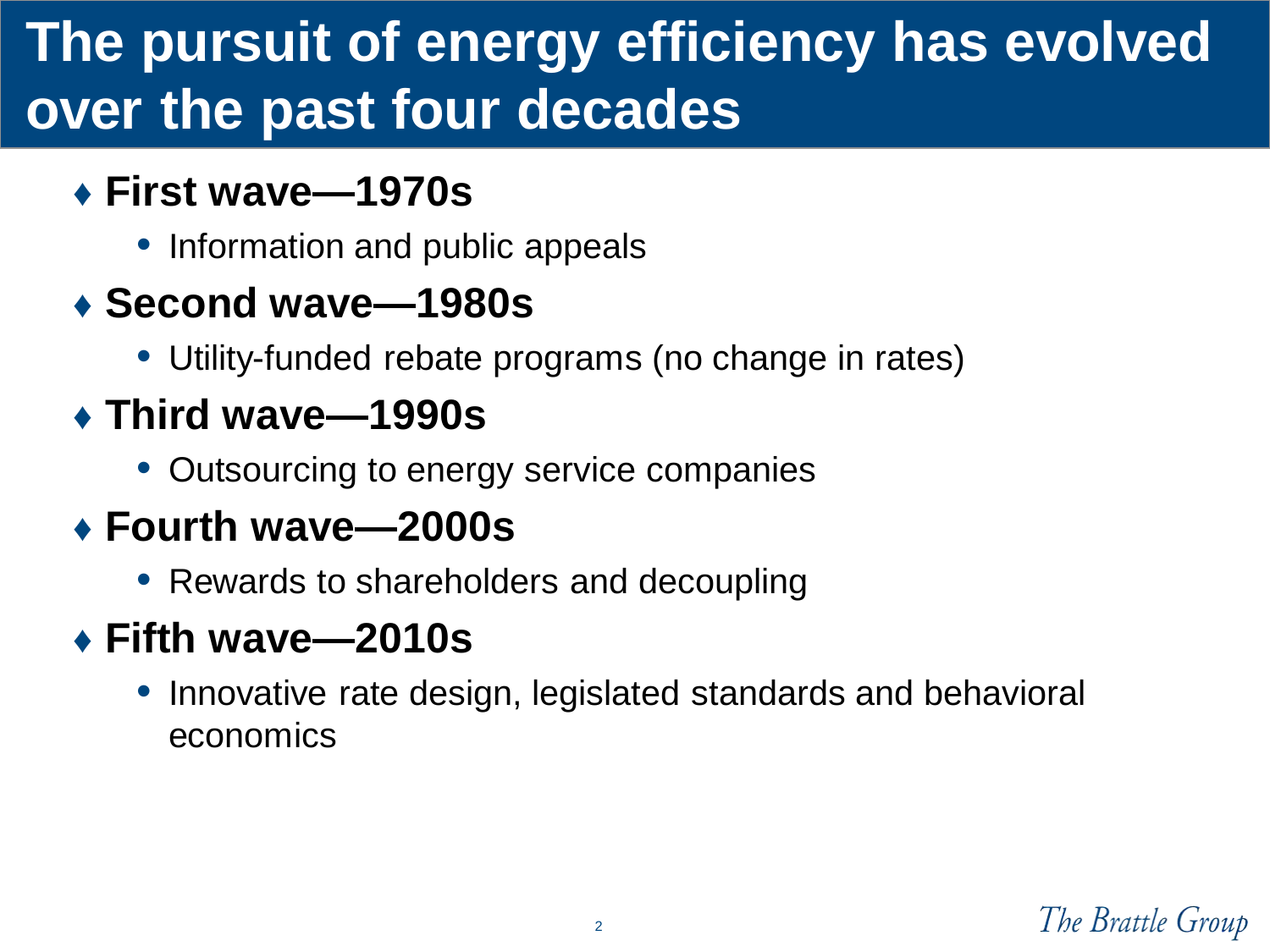# **Today, energy efficiency is delivered through multiple channels**

- ♦ **Information.** Educate consumers to control their energy bills by changing their energy using behavior
- ♦ **Market transformation.** Reach out to appliance manufacturers, dealers and contractors to transform the way in which they develop and install new technologies and to architects and builders to modify construction practices
- ♦ **Codes and standards.** Set minimum levels for appliances and buildings at the federal and state levels and enforce them at the local level
- ♦ **Rate design.** Incentive efficient energy use through inclining block rates
- ♦ **Spending.** Innovative mechanisms to shorten payback periods through rebates and "on bill" financing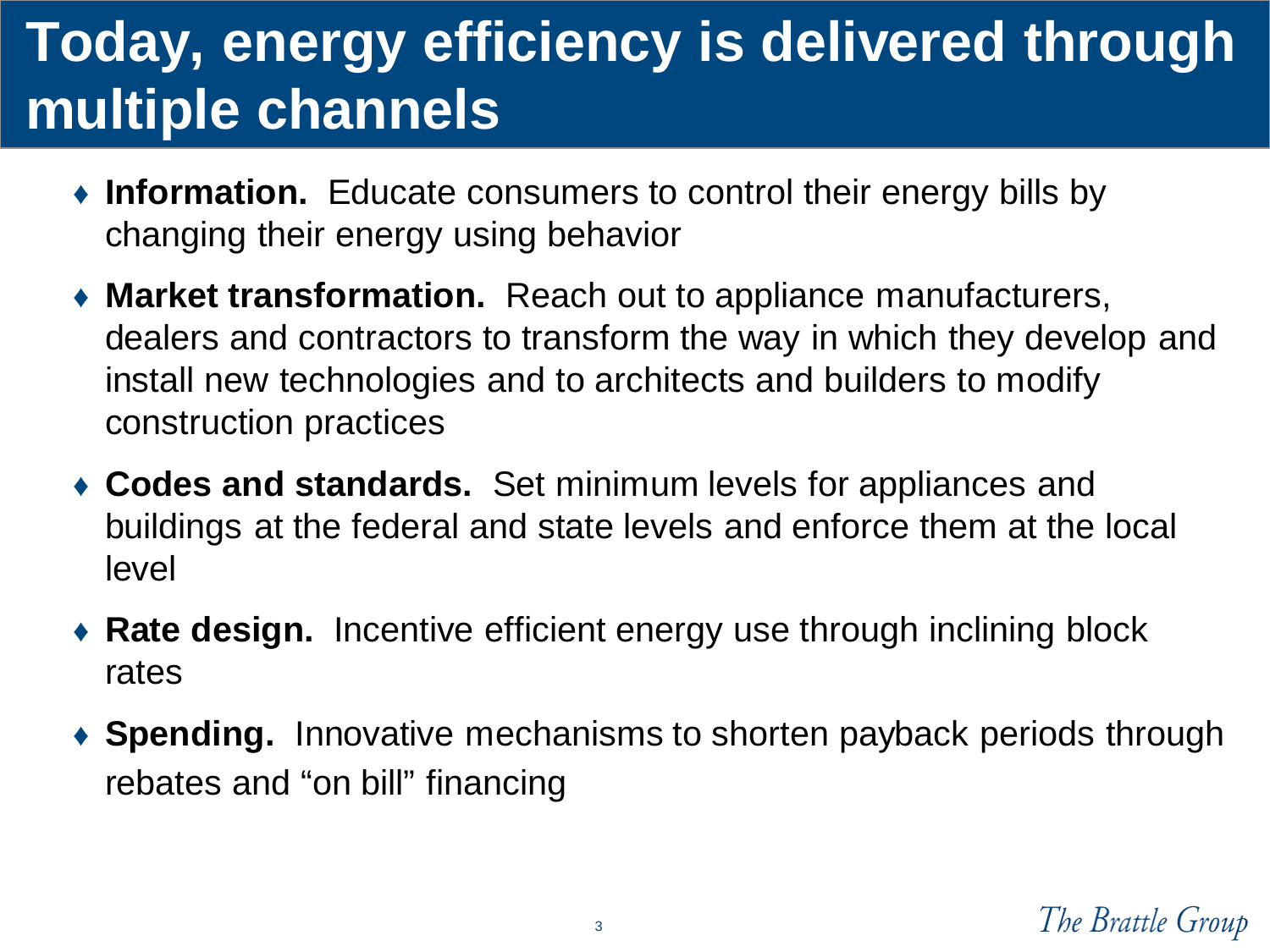### **Energy efficiency programs are operating on a scale comparable to power plant construction**

- ♦ Leading state examples
	- Minnesota has saved over 2,300 MW since 1990
	- The Pacific Northwest has saved over 1,600 MW over a similar timeframe
	- California has saved over 1,500 MW in the last 5 years
- ♦ Ten states have EE programs on a scale large enough to displace power plants (saving an additional 0.4% to 1.0% or more of load each year)
	- California, Connecticut, Iowa, Massachusetts, Minnesota, New York, Oregon, Rhode Island, Vermont and Wisconsin

*Source: RAP 2010*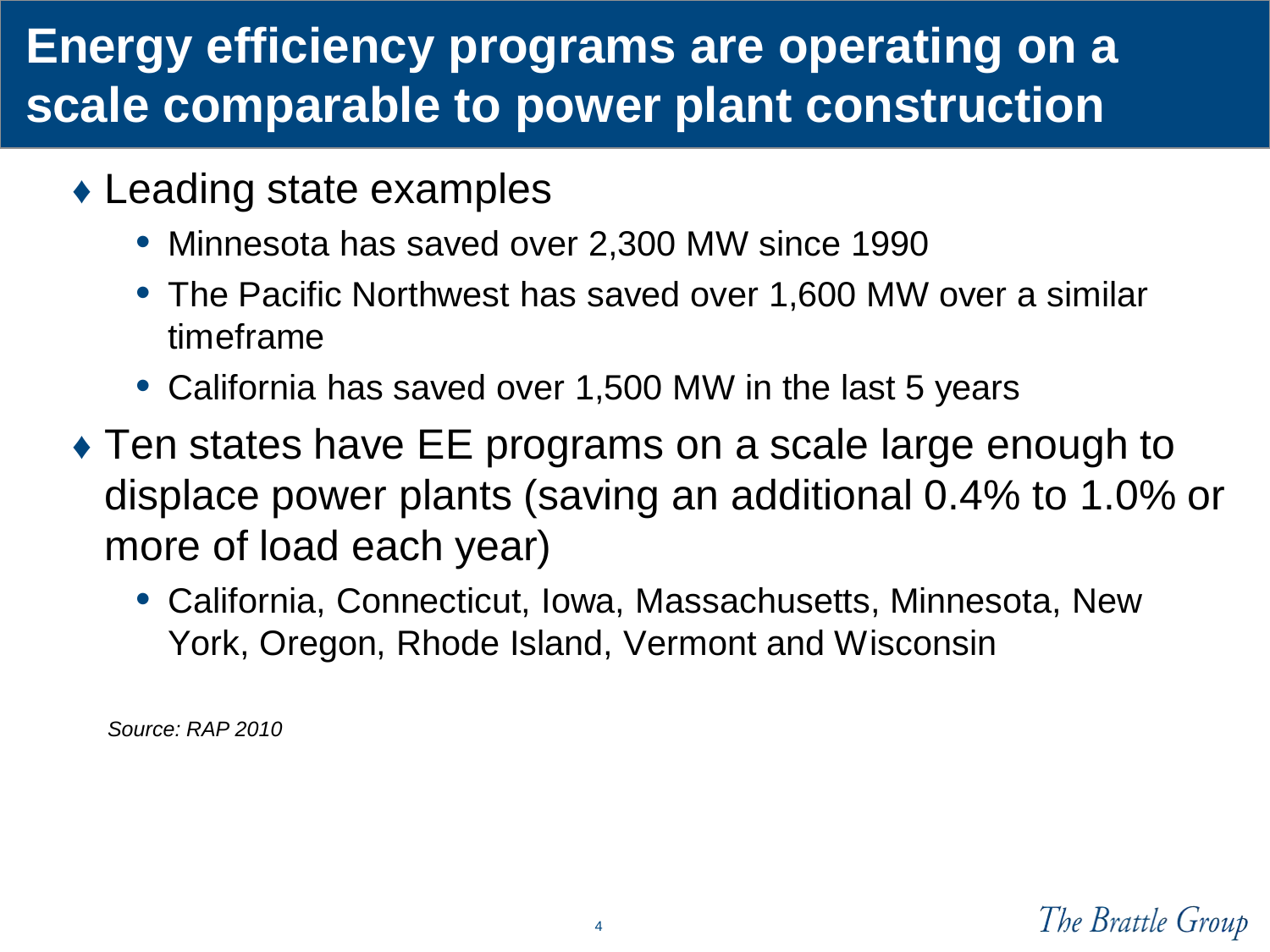# **The leaders in energy efficiency are mostly located on the two coasts**

### **Top 10 Current Energy Efficiency Savings by State**

2007 data, ranked by total MWh savings

| <b>Rank</b>    | <b>State</b> | <b>Total Incremental</b><br><b>Electricity Savings (MWh)</b> | <b>Savings as Percent of</b><br><b>Electricity Sales</b> |
|----------------|--------------|--------------------------------------------------------------|----------------------------------------------------------|
|                | <b>CA</b>    | 3,393,016                                                    | 1.3%                                                     |
| $\overline{2}$ | <b>WA</b>    | 635,062                                                      | 0.7%                                                     |
| 3              | <b>NY</b>    | 540,612                                                      | 0.4%                                                     |
| 4              | MA.          | 489,622                                                      | 0.9%                                                     |
| 5              | WI           | 467,725                                                      | 0.7%                                                     |
| 6              | <b>MN</b>    | 463,543                                                      | 0.7%                                                     |
| 7              | <b>TX</b>    | 457,808                                                      | 0.1%                                                     |
| 8              | <b>OR</b>    | 437,494                                                      | 0.9%                                                     |
| 9              | <b>CT</b>    | 371,899                                                      | 1.1%                                                     |
| 10             | FL           | 348,208                                                      | 0.2%                                                     |

*Source: ACEEE 2009 State Energy Efficiency Scorecard Source: DOE EERE News*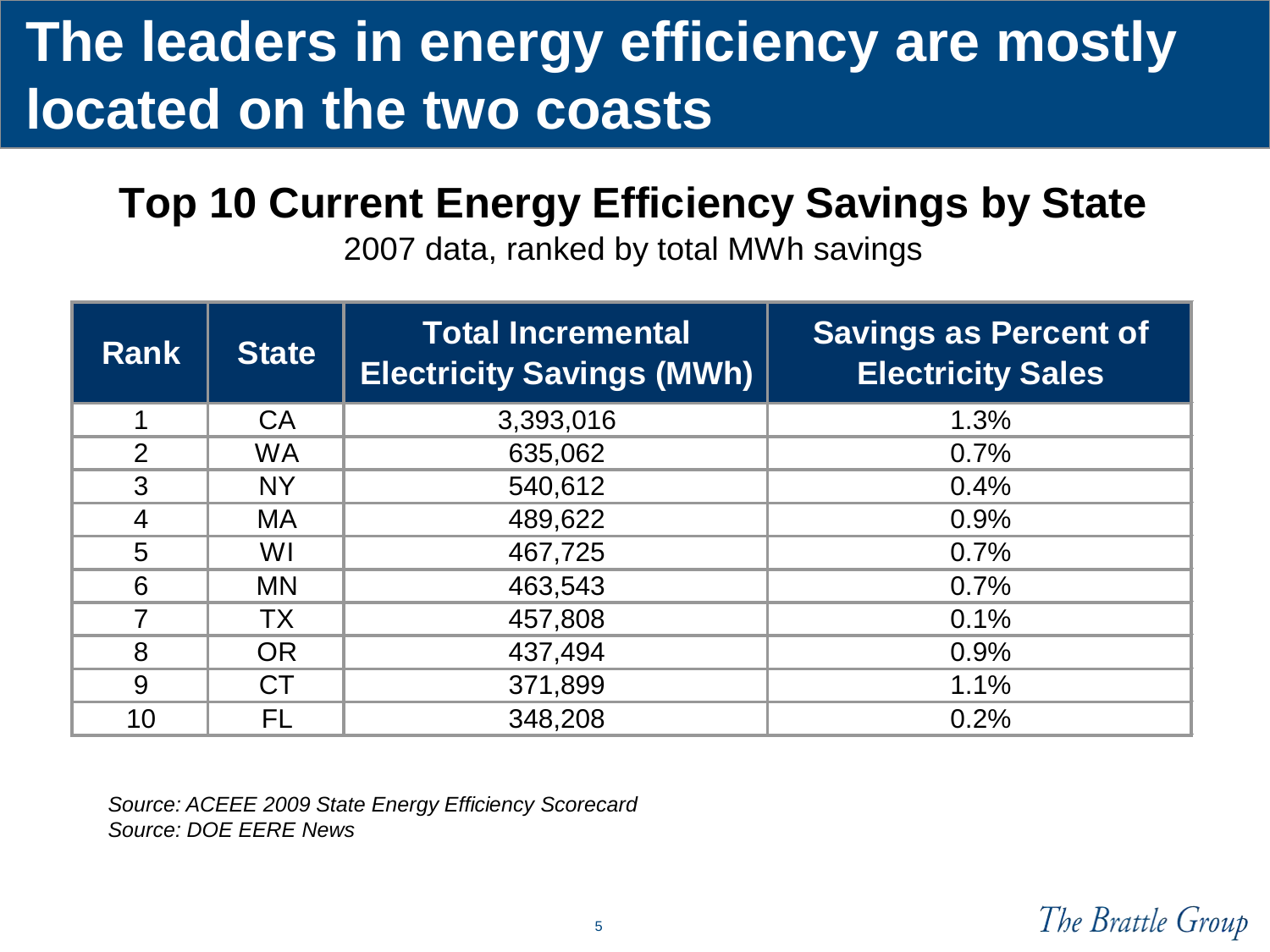# **Results vary greatly across states because of differences in regulatory mechanisms**



Notes: Several states have the same score and tie for the same ranking, including 5, 8, 12, 17, 22, 27, 38, and 44. We do not score the U.S. territories due to lack of data, though hope to include them in future rankings.

### The Brattle Group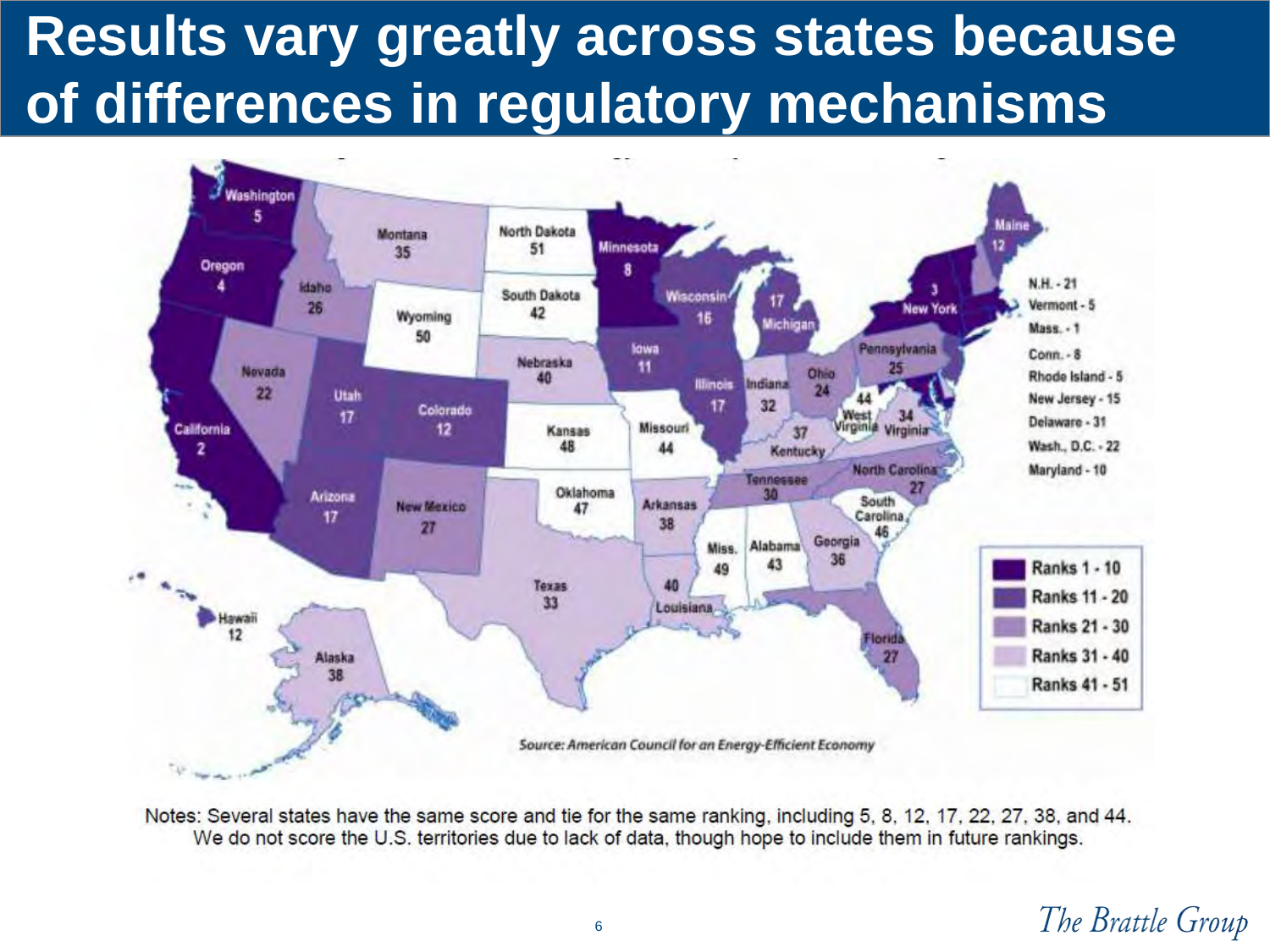## **California has demonstrated the viability of energy efficiency measures over many decades**



*Source: Rosenfeld, Arthur. Energy Efficiency in California. November 2008.*

#### The Brattle Group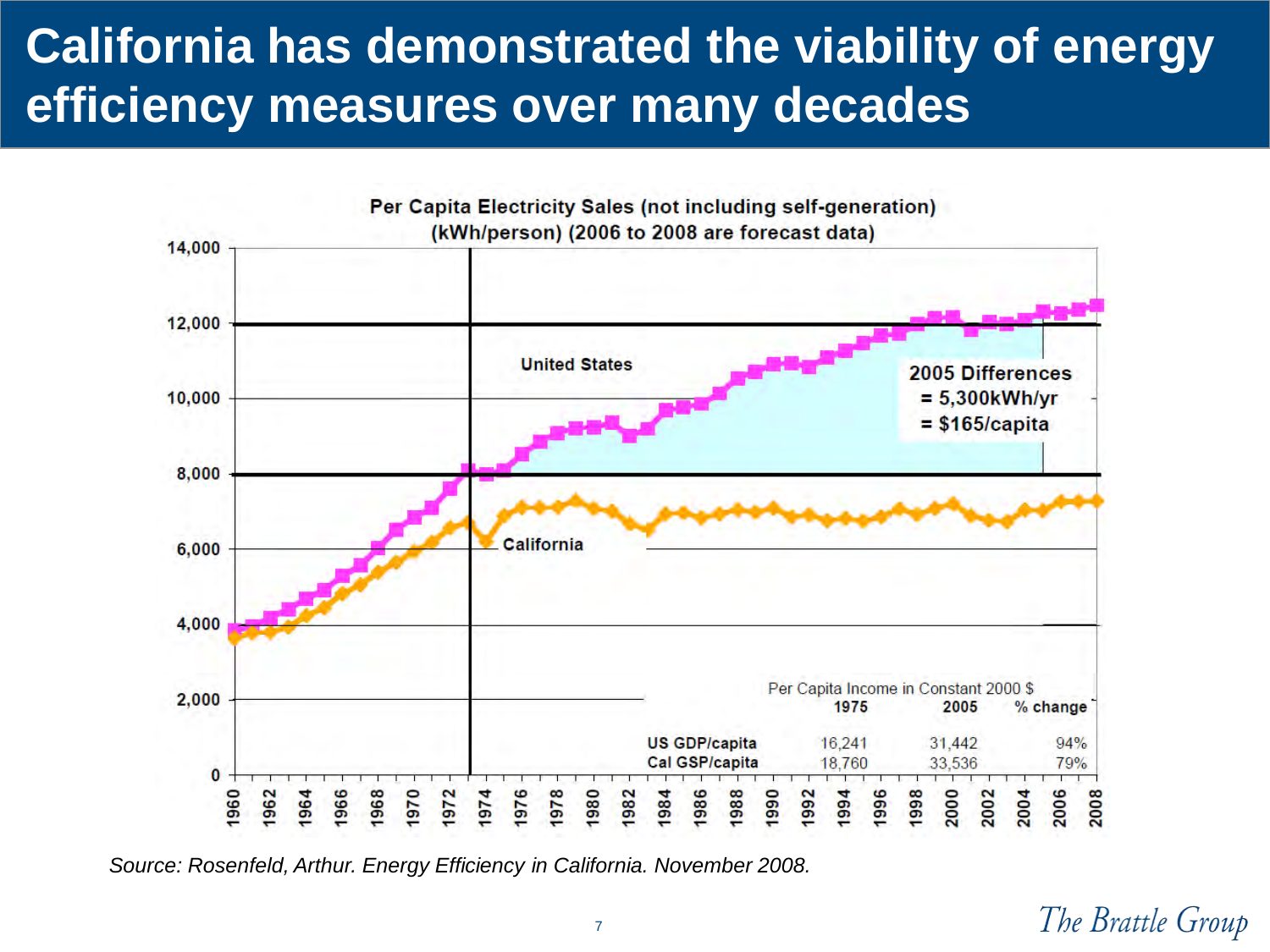# **Alternative regulatory mechanisms**

- ♦ Obligation on distribution utility, often accompanied by financial incentives
	- Most states, including California
- Obligation borne by a state agency
	- E.g., New York, Wisconsin
- ♦ Creation of an "Energy Efficiency Utility"
	- Efficiency Vermont; Oregon Energy Trust; Sustainable Energy Utility (Proposed in some Mid-Atlantic states)
- ♦ Legislation (Energy Efficiency Resource Standards)
- ♦ Performance contracts with 3rd parties
	- Texas
- ♦ Aggregators bidding into regional capacity markets
	- New England ISO and PJM Forward Capacity Markets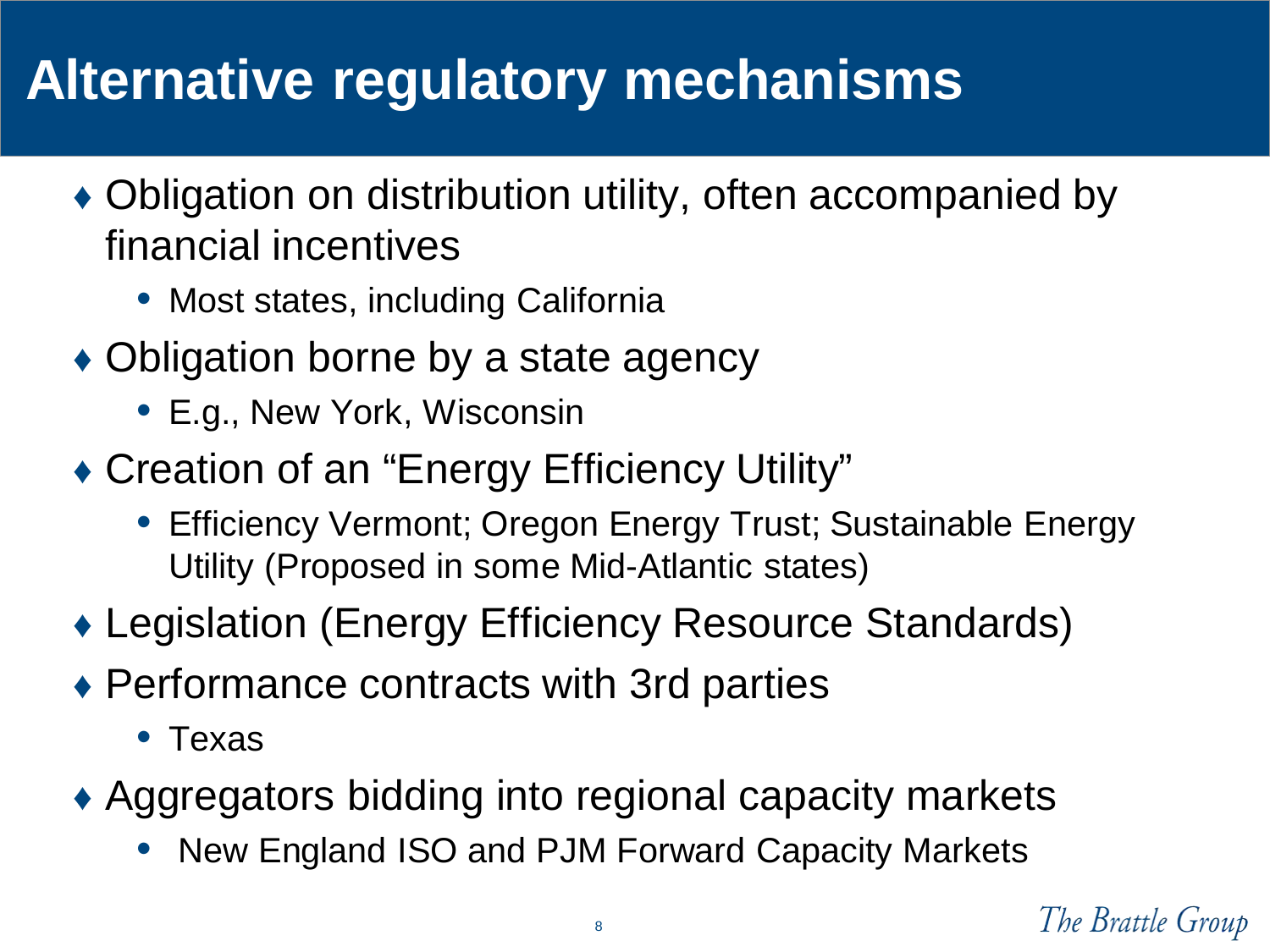# **State commissions are incentivizing the utilities to engage in energy efficiency**

- ♦ Provide rapid energy efficiency *cost recovery*, which can become a major stumbling block
- ♦ *Decouple* sales from revenues, allowing fixed costs to be recovered
- ♦ *Reward shareholders* for engaging in a business that appears to be at counter-purposes with the core business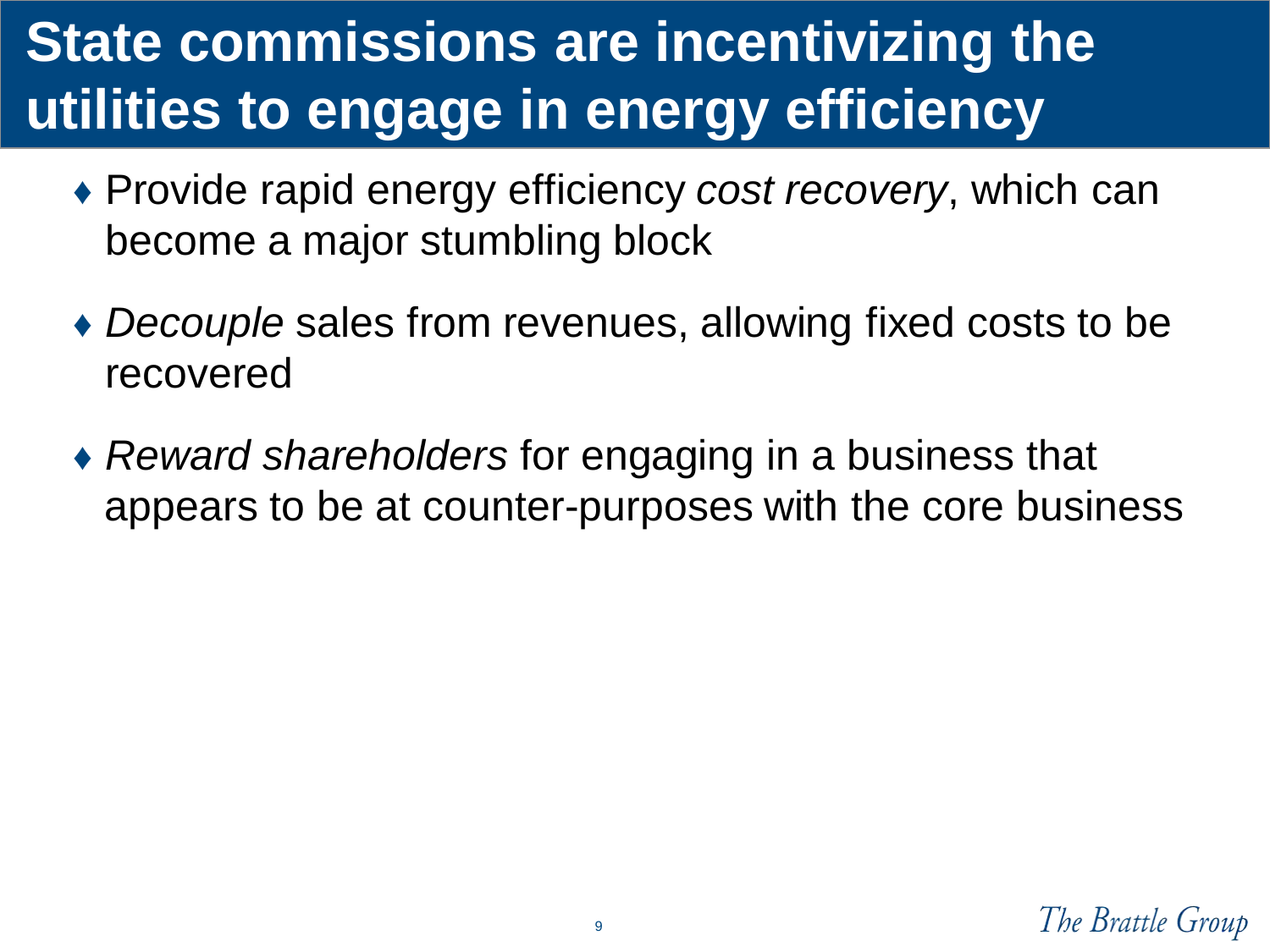# **Shareholder reward mechanisms come in three flavors**

- ♦ Utilities get a share of the savings created by the EE programs (California, Colorado, Oklahoma, others)
- ♦ Utilities capitalize their DSM expenditures into the rate base and earn a bonus return-on-equity (Nevada)
- ♦ Utilities get a share of the avoided power plant costs (Duke Energy)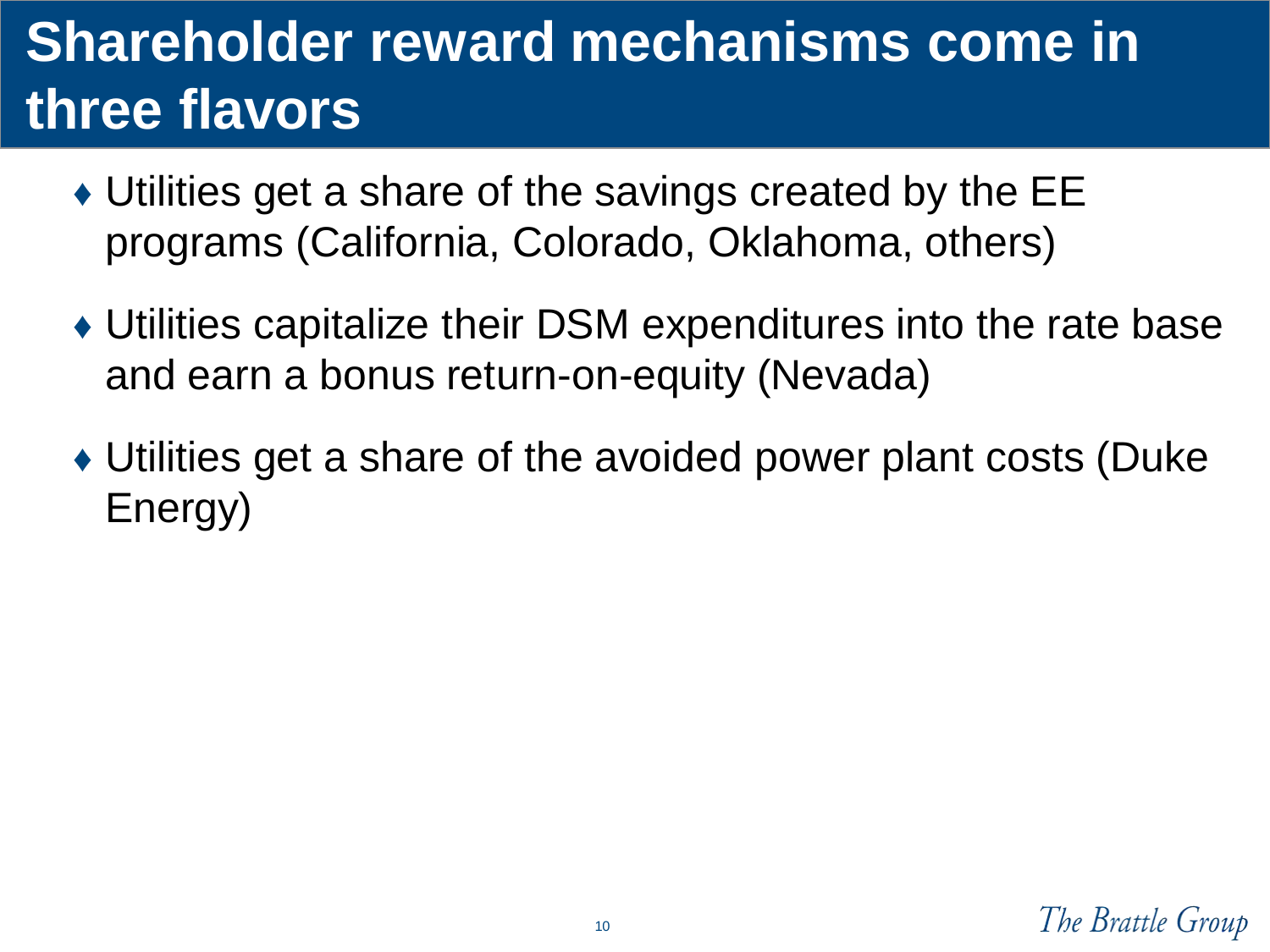# **The most popular one is shared savings**

- ♦ Net benefits measured by the Total Resource Cost (TRC) test can be measured immediately after a program year is completed and installations are validated
	- Regulators choose a "share" for the utility, which is made contingent on the achievement of energy savings and peak demand reduction goals
	- The incentive can be collected in a succeeding year or spread over a longer collection period to allow for measurement and verification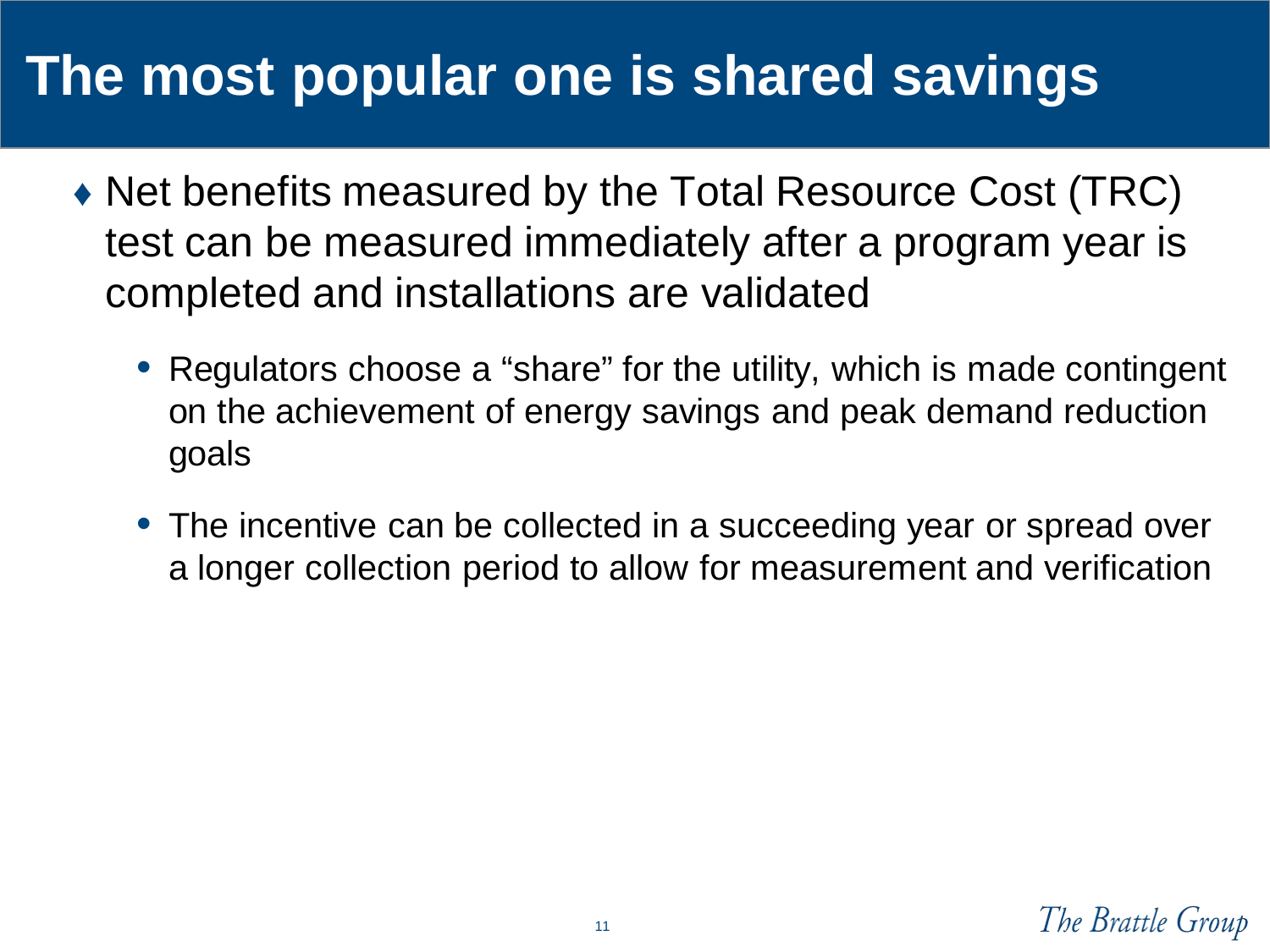# **The California example**

- ♦ Utilities get a share of net TRC test savings
	- 9-12% depending on how close they come to meeting EE savings goals over 2006-08
	- If the utilities achieve 100% of the goals, the verified net benefits would be \$2.7 billion
	- Then \$2.4 billion of those net benefits will go to ratepayers and \$323 million to utility shareholders
- $\bullet$  If utility portfolio performance falls below 65% of the savings goals, then financial penalties begin to accrue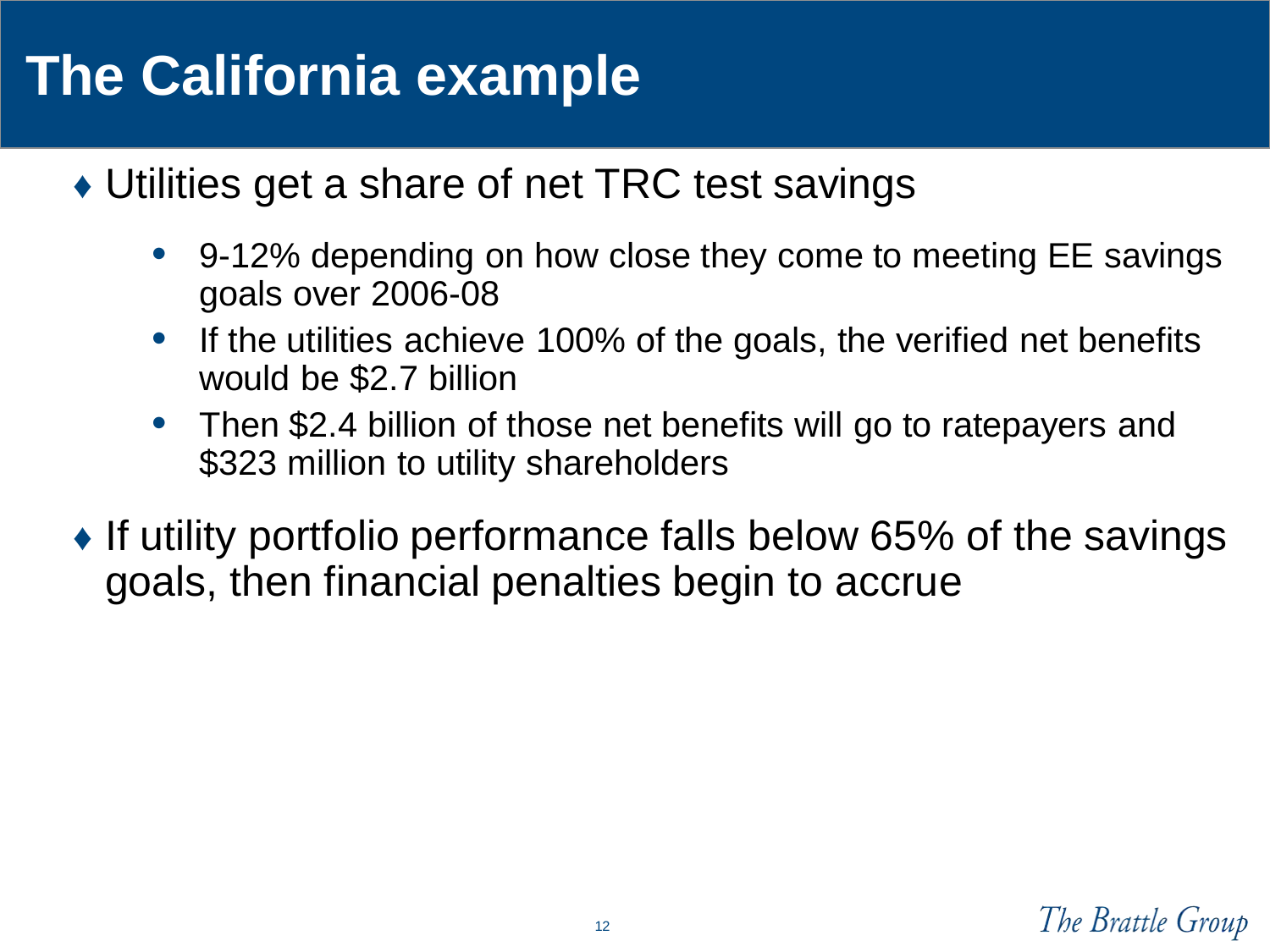# **Capitalization is another model**

- $\bullet$  EE expenditures are capitalized as a regulatory asset, which earns the allowed return on equity (RoE)
- $\triangle$  The regulatory asset is amortized just like a power plant, but over a shorter period
- ♦ This spreads the recovery of costs over time, but adds carrying costs
- ♦ Up to 2009, the PUC Nevada regularly approved RoE "adders" of 500 basis points on the equity portion
- ♦ However, Nevada has recently changed to expensing costs and allowing lost fixed revenue recovery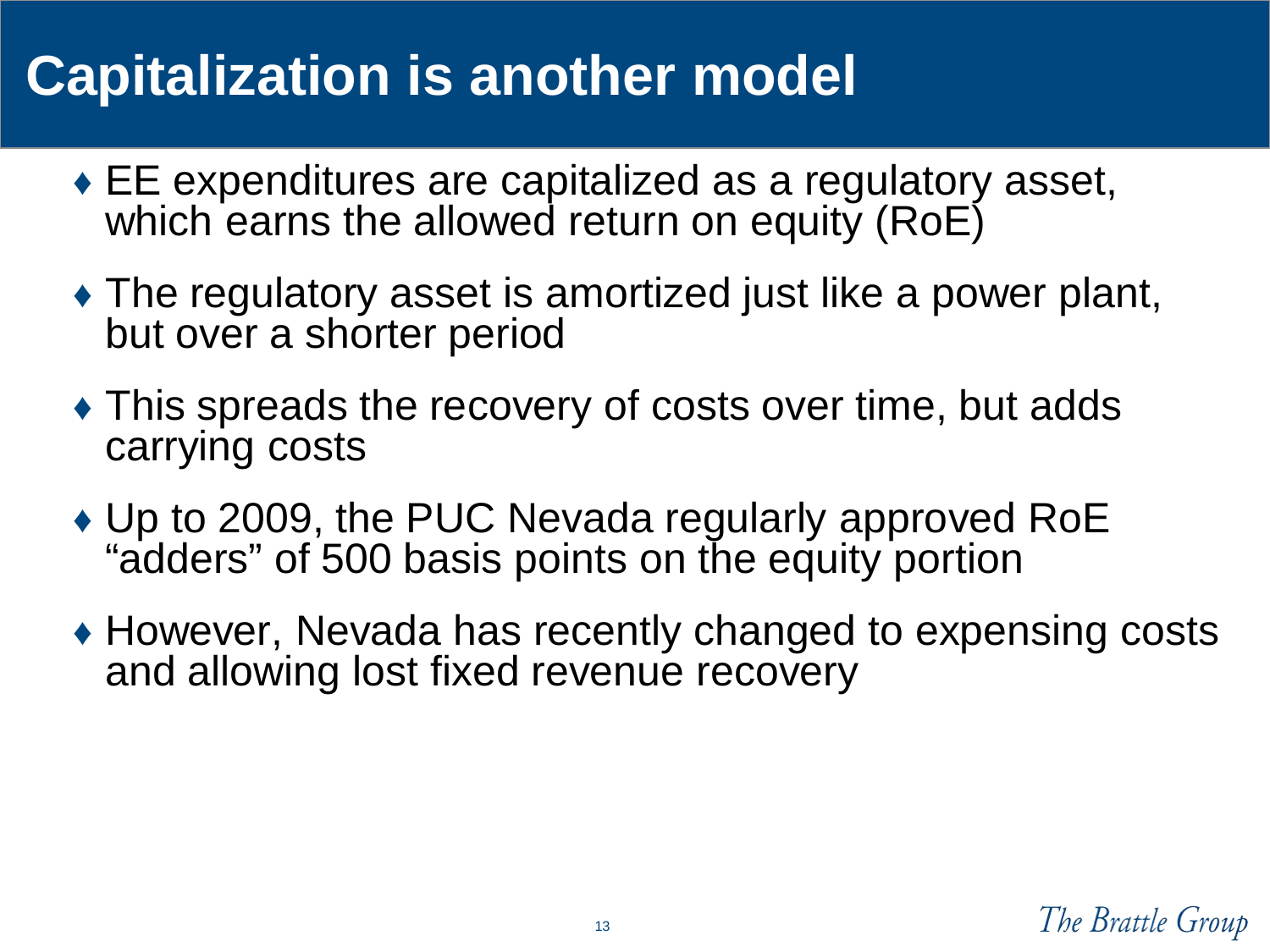# **Duke's "Save-a-Watt" model has evolved**

- $\bullet$  In return for doing a certain amount of EE, the utility "sells Save-a-Watts" at a price below the avoided costs of not building power plants, 50% - 75%
- No explicit cost recovery
- $\triangle$  The utility proposed full control and risk of the EE programs, but has accepted significant limits to gain approval
- ♦ In exchange, Save-a-Watt now includes lost fixed cost recovery, with a limit of three years for impacts of the EE measures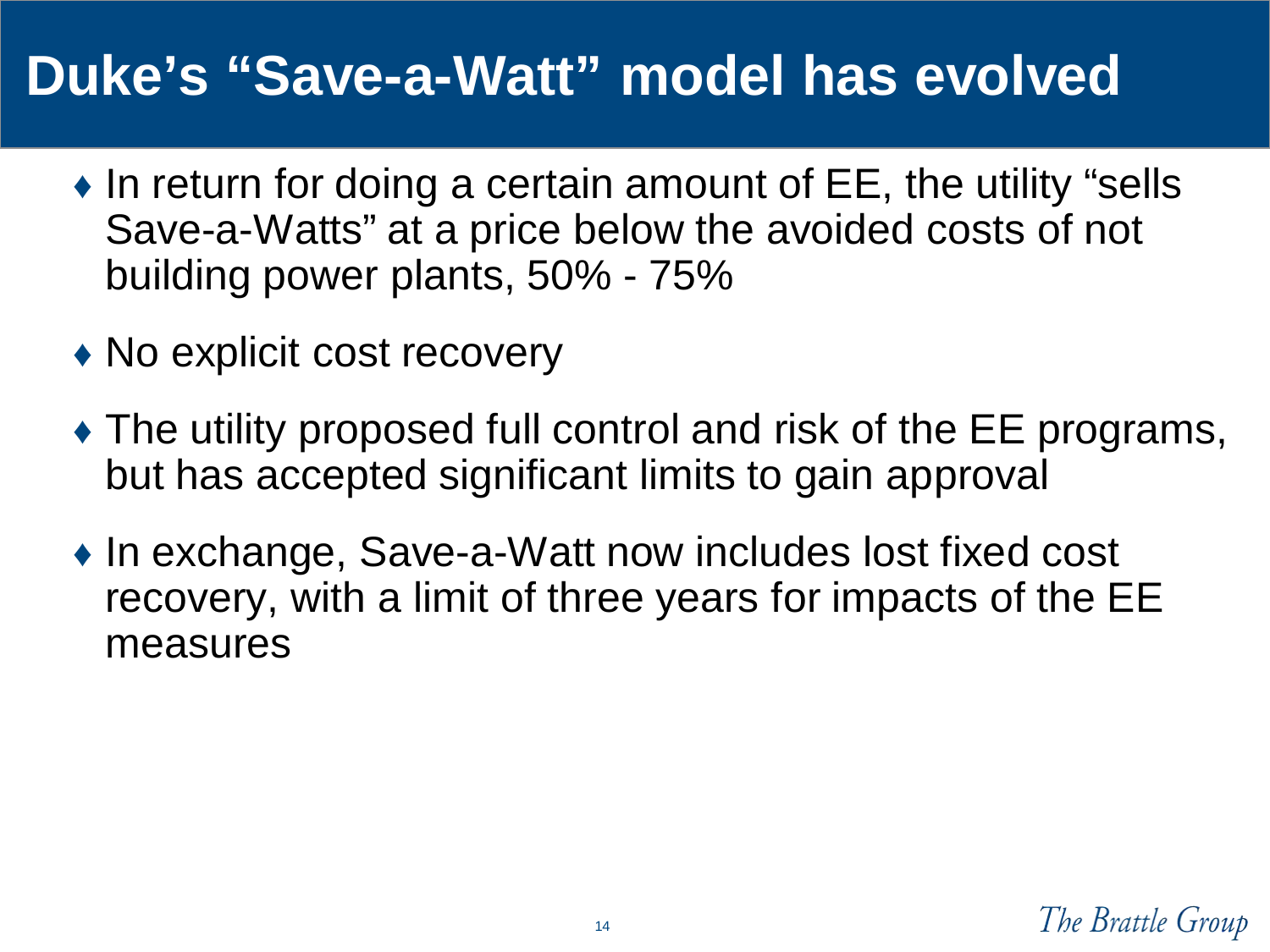## **The regulatory mechanisms interact to enable energy providers to deliver energy efficiency**



*Source: U.S. EPA 2007*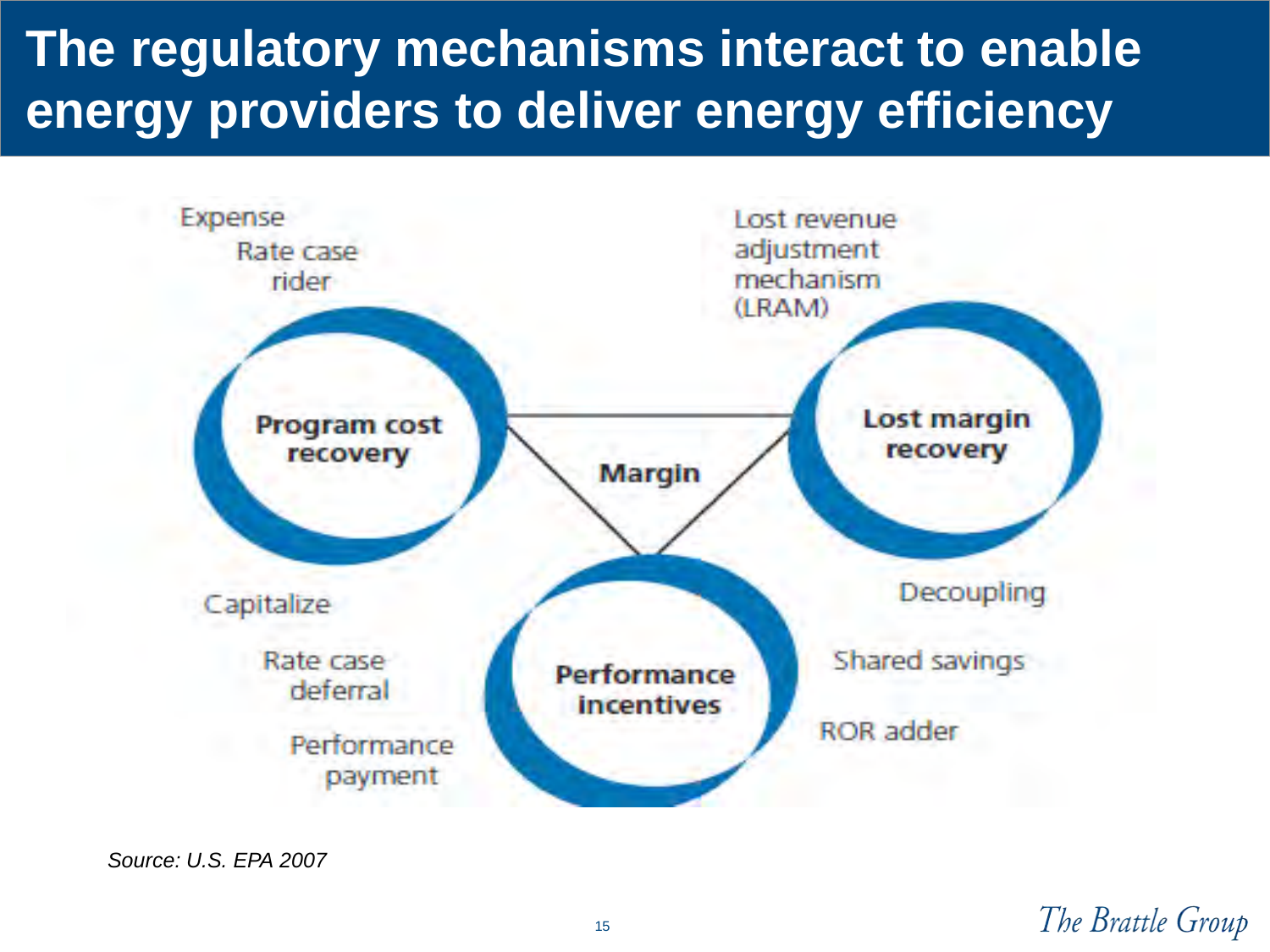# **Legislation is being used to push the envelope**

### **Many states are setting targets for energy efficiency**

- ♦ Under Maryland's EmPOWER initiative, the state will reduce energy consumption by 15% by 2015
- ♦ Pennsylvania's Act 129 requires a 1% reduction in consumption by 2011, a 3% reduction in consumption by 2012 and a 4.5% reduction in peak demand by 2013
- ♦ The Arizona Corporation Commission requires electric utilities to reduce the amount of power they sell by 22% by 2020
- New Mexico has a stated goal of a 20% reduction by 2020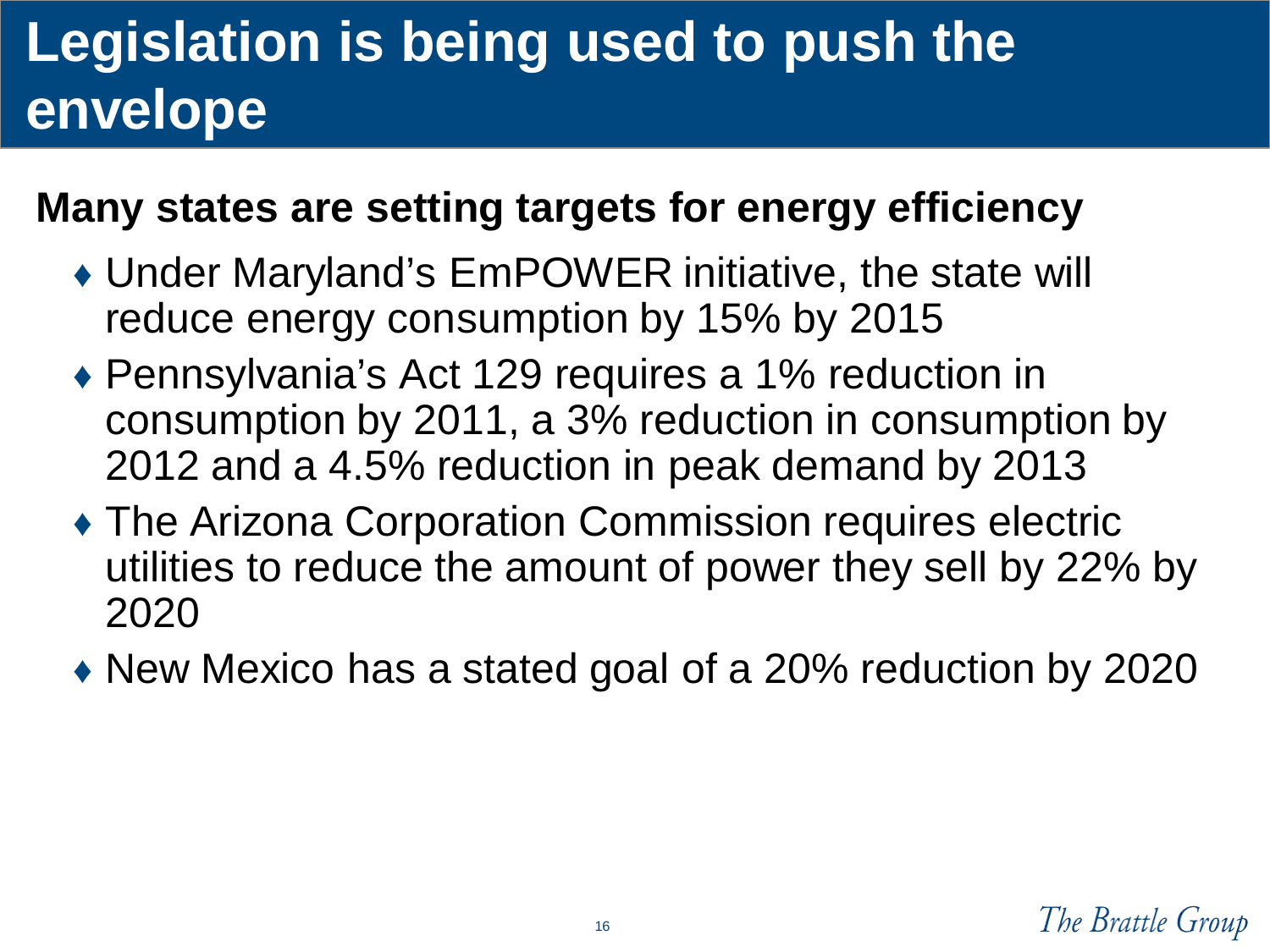# **Types of Energy Efficiency Resource Standards**

- ◆ Statewide EERS
	- Set by legislation
	- Managed by regulators
	- All utilities to achieve a certain level of savings
	- Examples: California, Massachusetts, New York
- $\triangle$  Tailored utility targets
	- Set by regulators; varies by utility
	- Examples: Colorado, Vermont, Oregon
- ♦ Combined EERS-RPS
	- Energy efficiency and renewable energy are considered jointly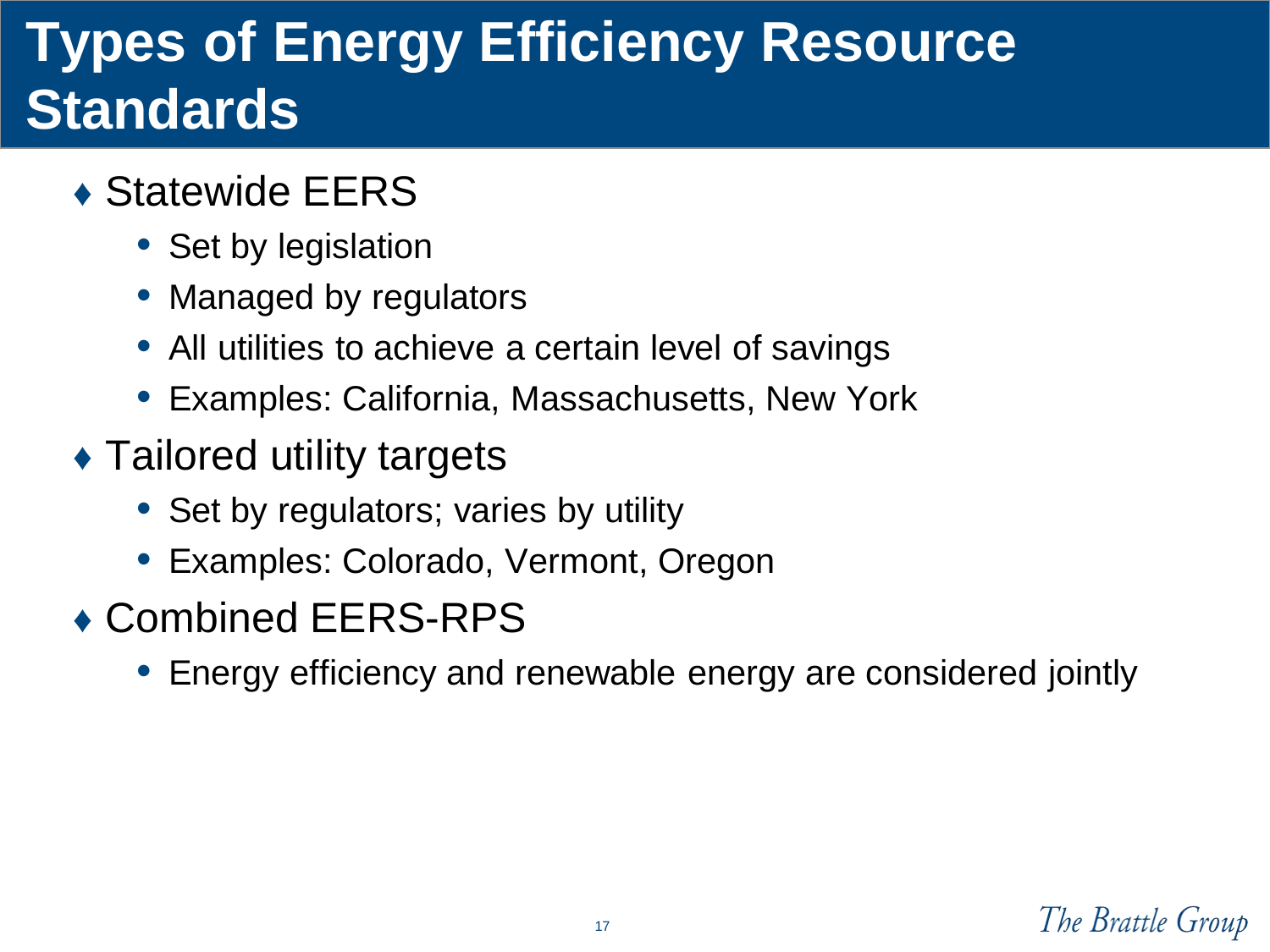# **U.S. States with EERS**



Twenty-four states have enacted energy savings goals, or Energy Efficiency Resource Standards (EERS), through legislation and several states have a pending EERS

*Source: RAP 2011*

The Brattle Group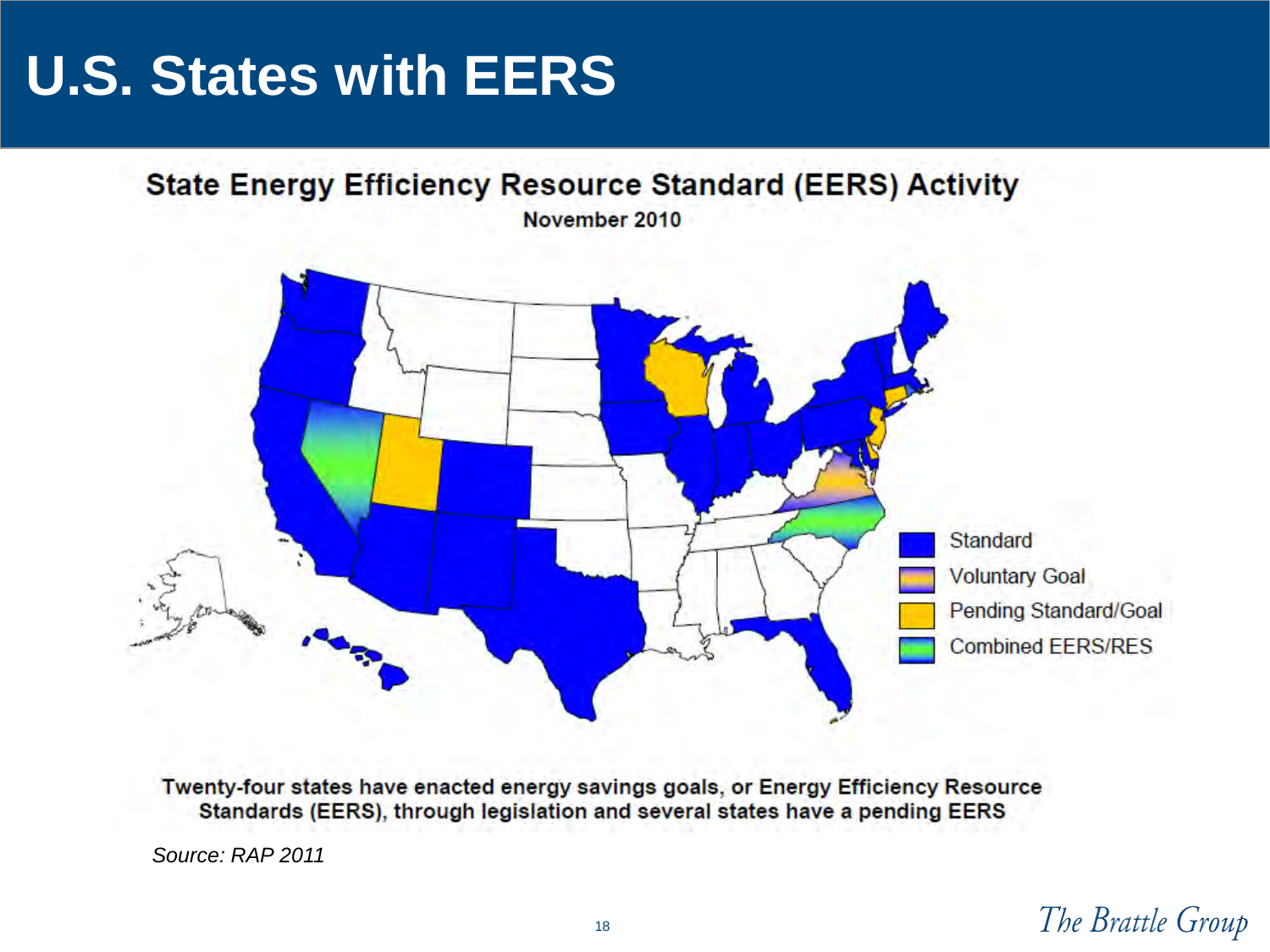# **Common elements in regulatory mechanisms**

- ♦ Well-defined targets (implementation of all cost-effective energy efficiency as measured with the TRC test)
- Flexible spending cap to deliver adequate funding
- $\triangle$  Streamlined regulatory approvals
- ♦ Energy provider protection from sales erosion
- ♦ Multi-year programme cycle
- ♦ Consolidated gas and electricity measures
- ♦ Motivation for investor-owned utilities
- ◆ Built-in stakeholder engagement process
- ♦ Standardized approach to measurement and verification
- ♦ Standardized databases on energy efficiency measures

*Source: IEA*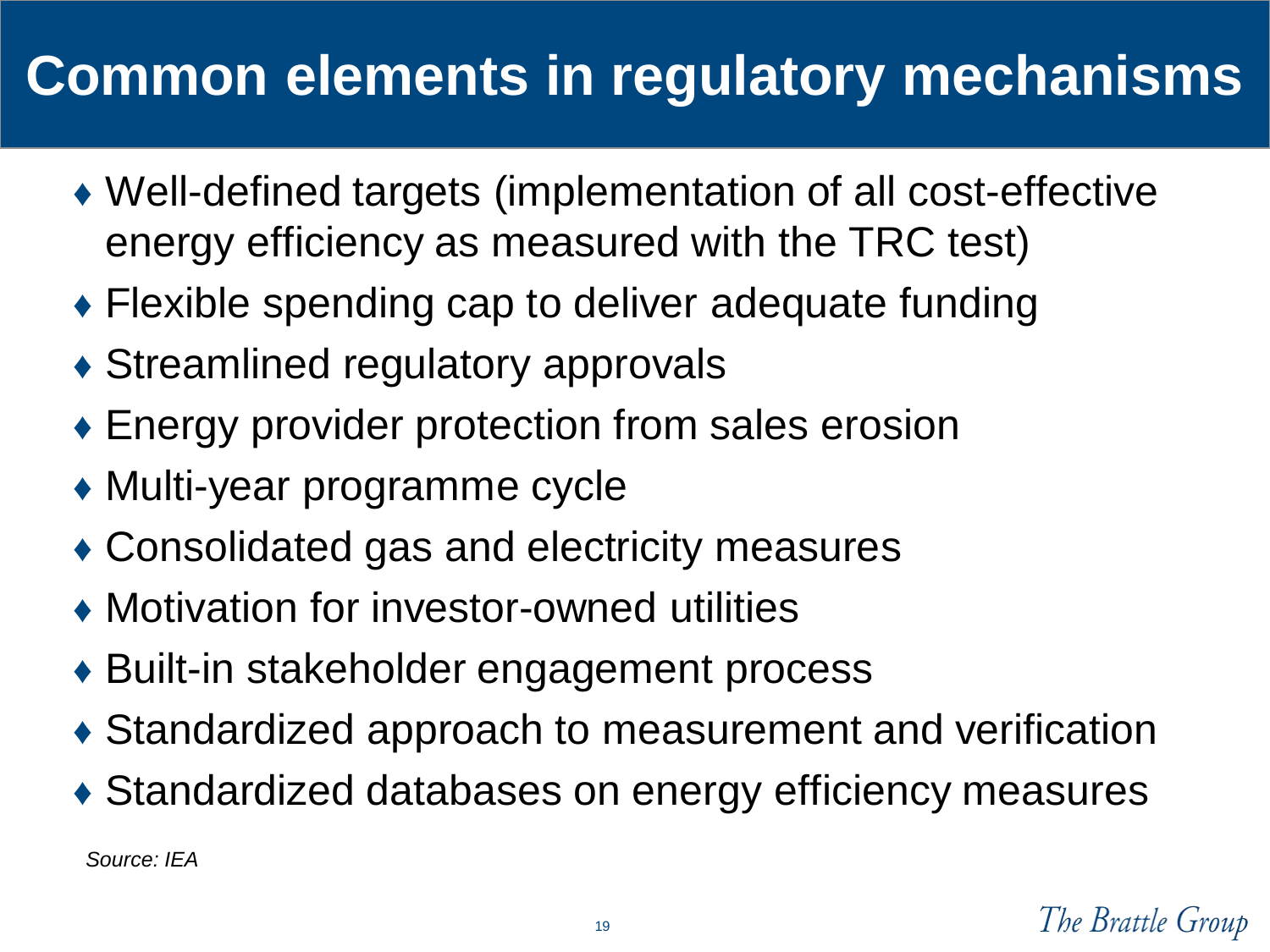# **Program types**

- ♦ Inclining block rates
- ♦ Behavioral change programs
- ◆ Financing programs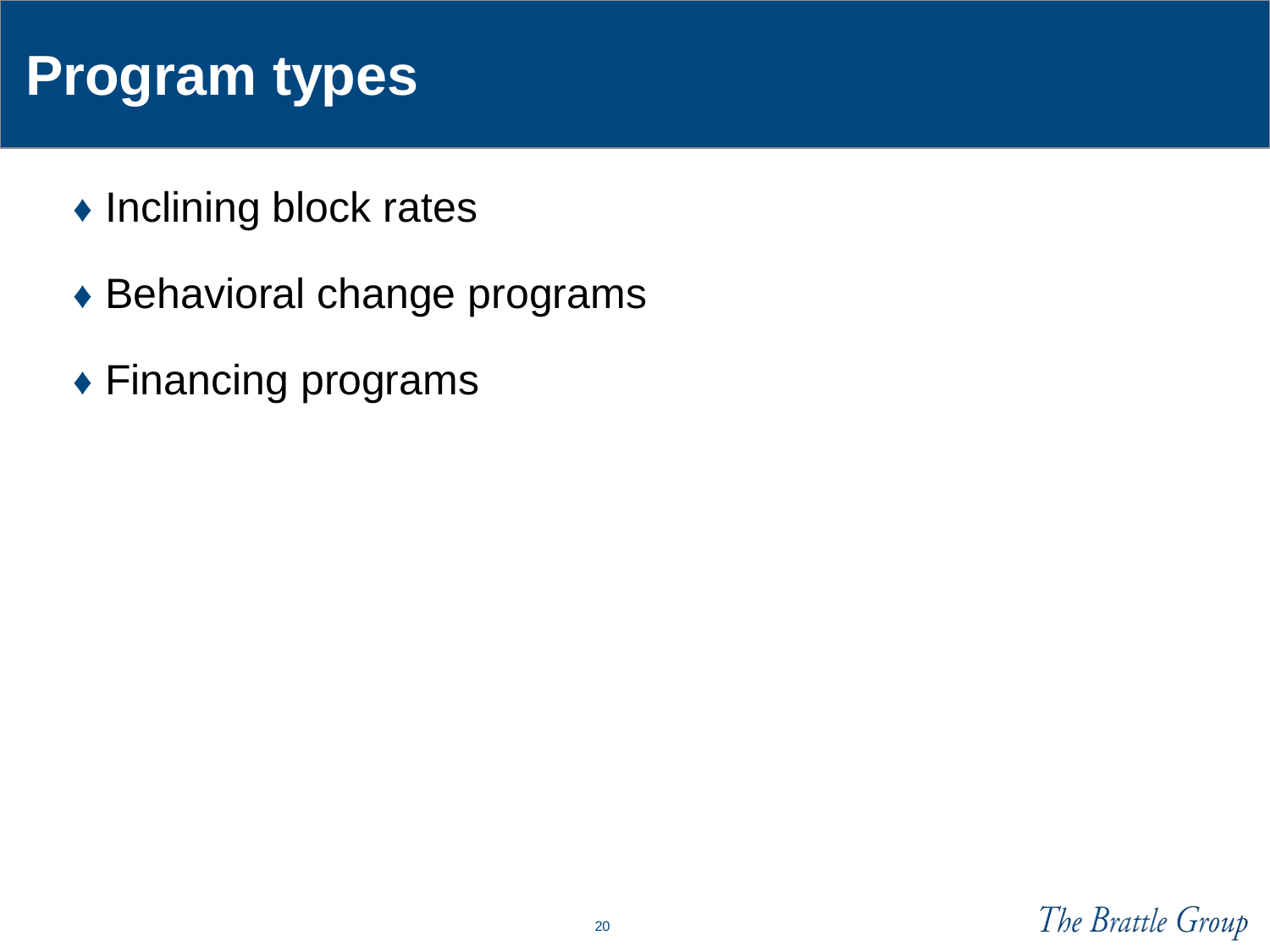### **Four illustrative rate designs**



The Brattle Group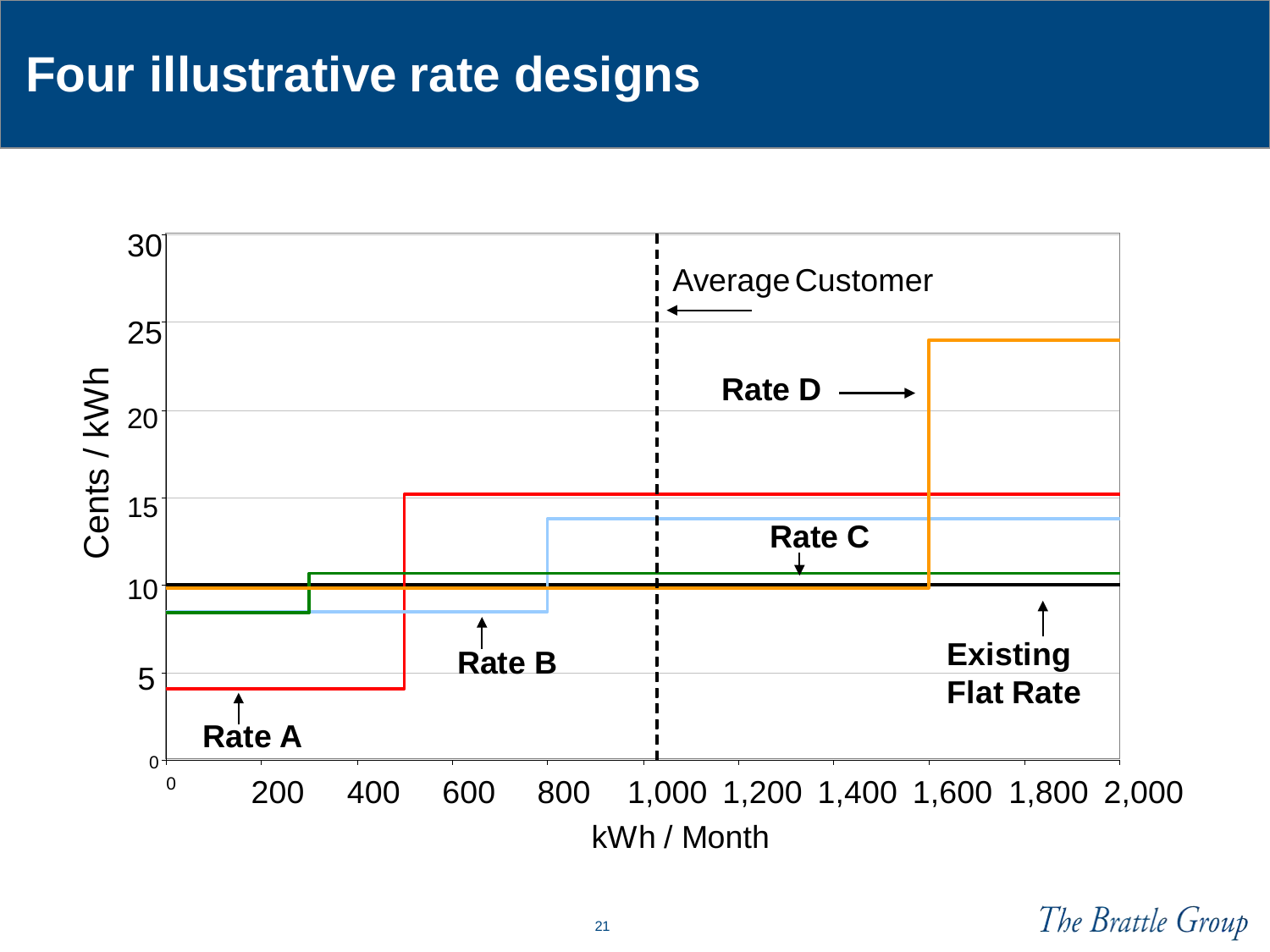**Bill comparisons with a group of peers sent through the mail with smiling faces and tips how to move up in the ranking**

**Web-portals that provide you your load profile and a disaggregation to large end-uses** 

**In-home displays that show how much power you are using when and how much it is costing you**

**Energy Orbs that signal expensive and inexpensive times to use energy**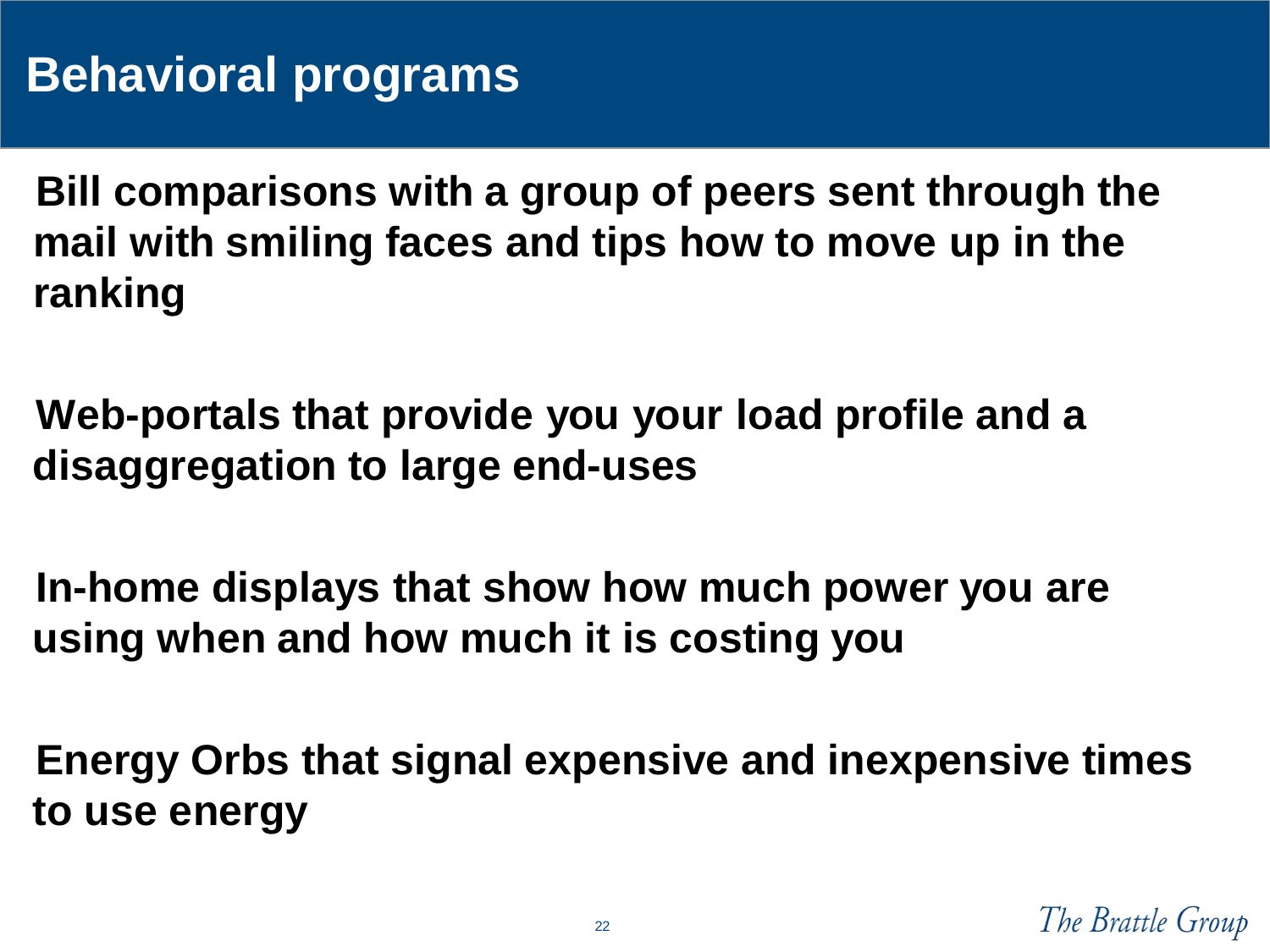# **On-bill finance program designs**

- $\triangle$  Two different financing mechanisms
	- on-bill financing through a utility tariff;
	- on-bill financing through loans from the utility company (on-bill loans).
- $\bullet$  Is repayment assigned to the individual or the meter?
- ♦ Tariff-based systems allow for a longer payment period, decreasing monthly paybacks, allowing renters to benefit, and allowing the obligation to not appear as consumer debt
- ♦ Tariff-based systems require regulatory approval (for increasing the rates) while on-bill loans can be taken on by the providers without approval
- ♦ Early programs focused on medium payback equipment and appliances
	- Water heaters, windows, heating & cooling systems
- ♦ Latest developments (NYSERDA) focused on deep retrofits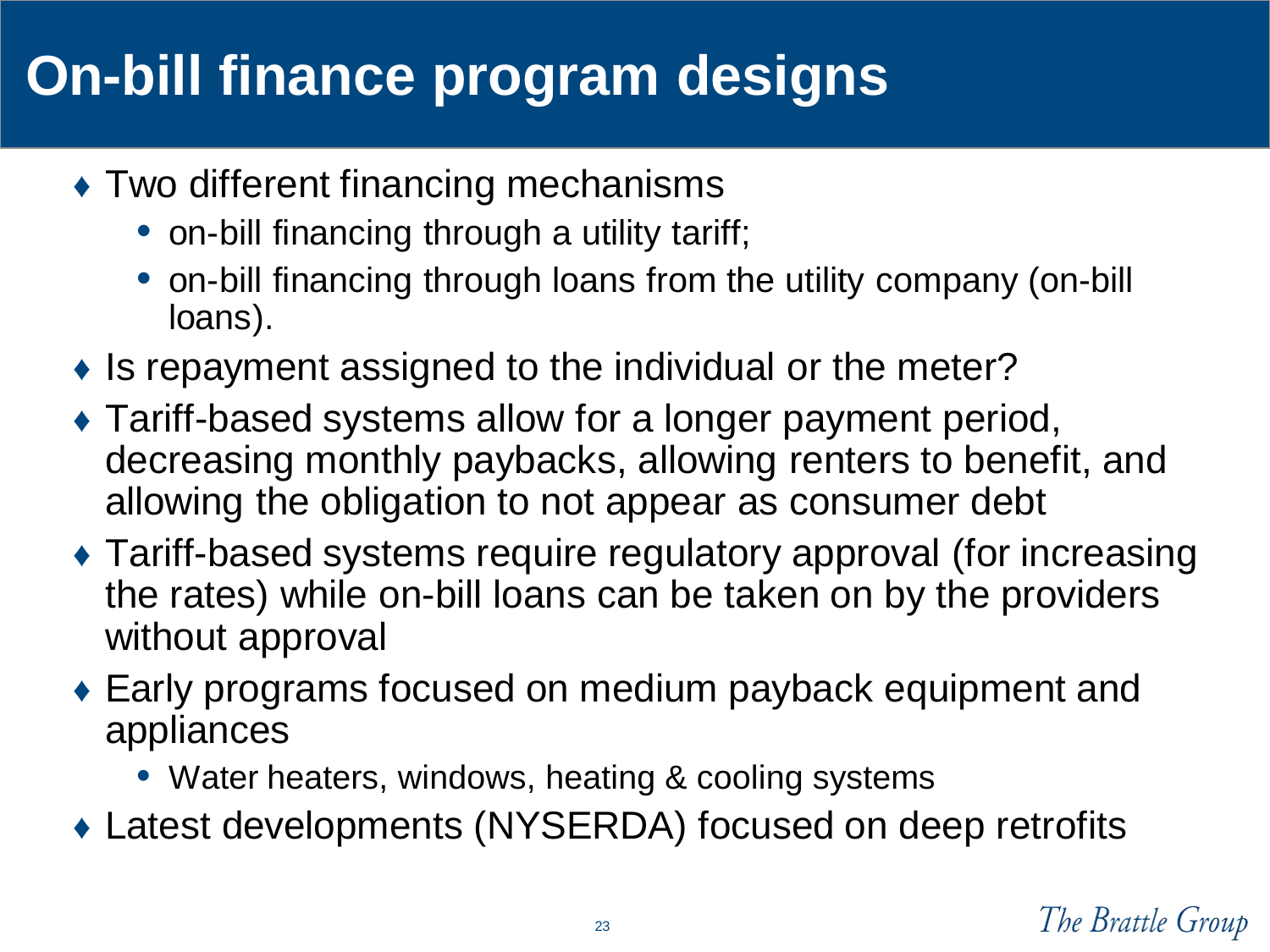## **A survey of 50 experts shows that energy efficiency is going to have a big impact by 2020**

**Electric Energy Efficiency Savings Forecast** 



**Median Low and High Estimates 10 Years From Now** 

### The Brattle Group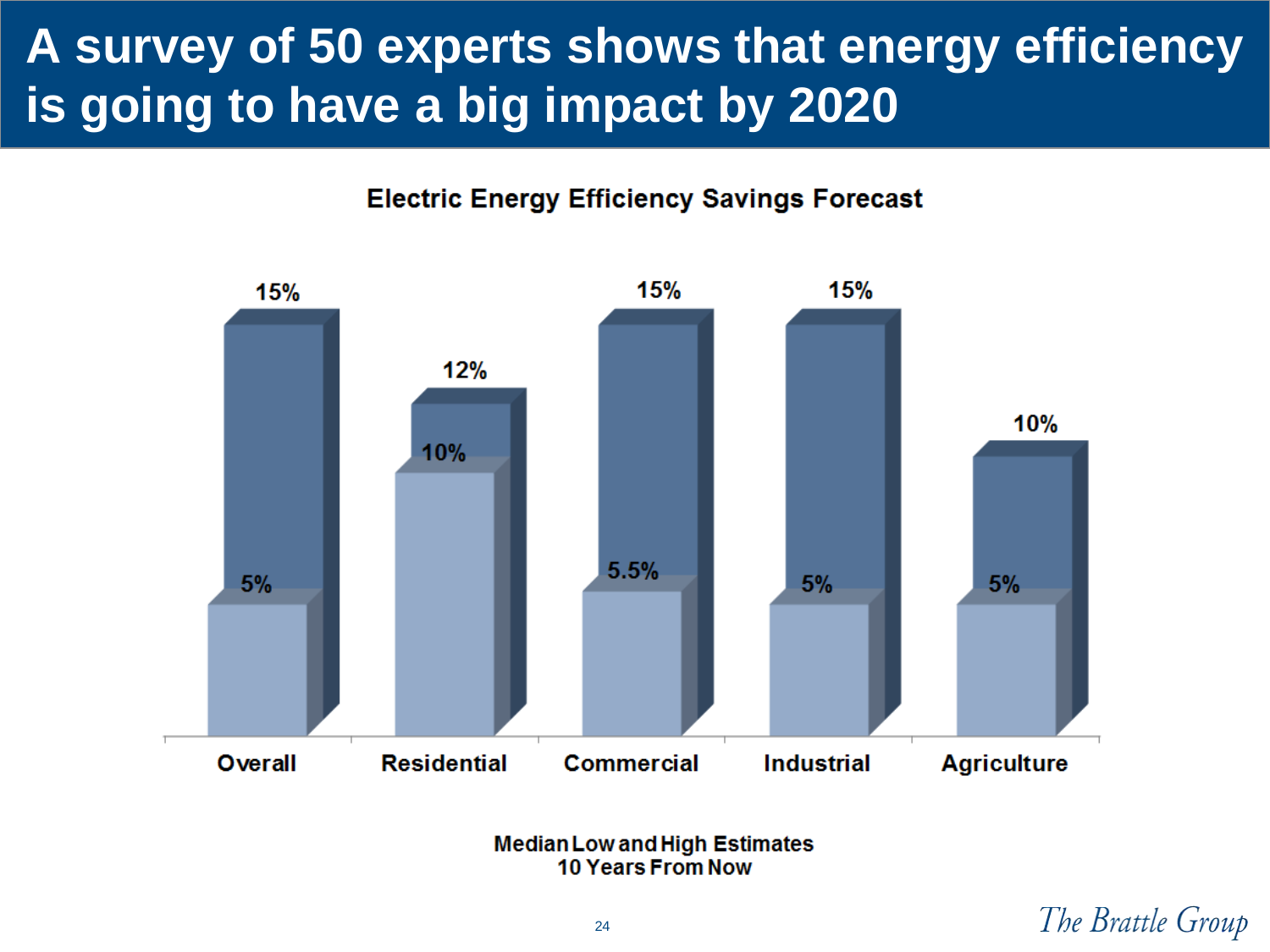## **The highest level of customer engagement is projected in C&I motors and residential lighting**

#### **Electric Energy Efficiency Percent of Customers Choosing High-Efficiency Options**



The Brattle Group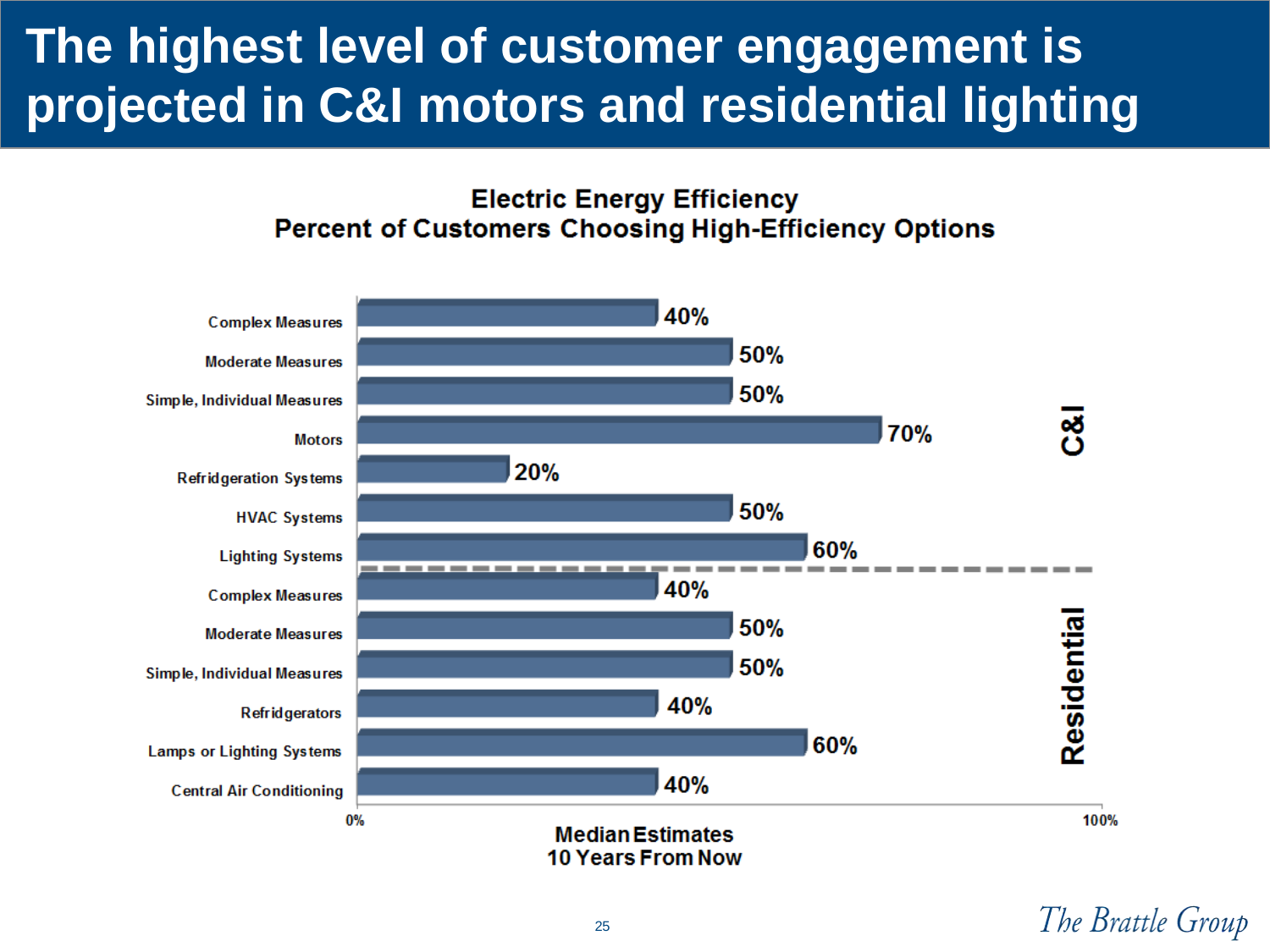### **Conclusions**

**The intensity of energy efficiency varies widely across states, with some showing significant gains and others showing only modest improvements** 

**One of the key drivers behind this variation is the intensity of regulatory pressure**

**Regulatory mechanisms vary across states, depending on the state's history with energy efficiency, the political and cultural make-up of the policy makers, and on the predisposition of the state's population toward energy efficiency**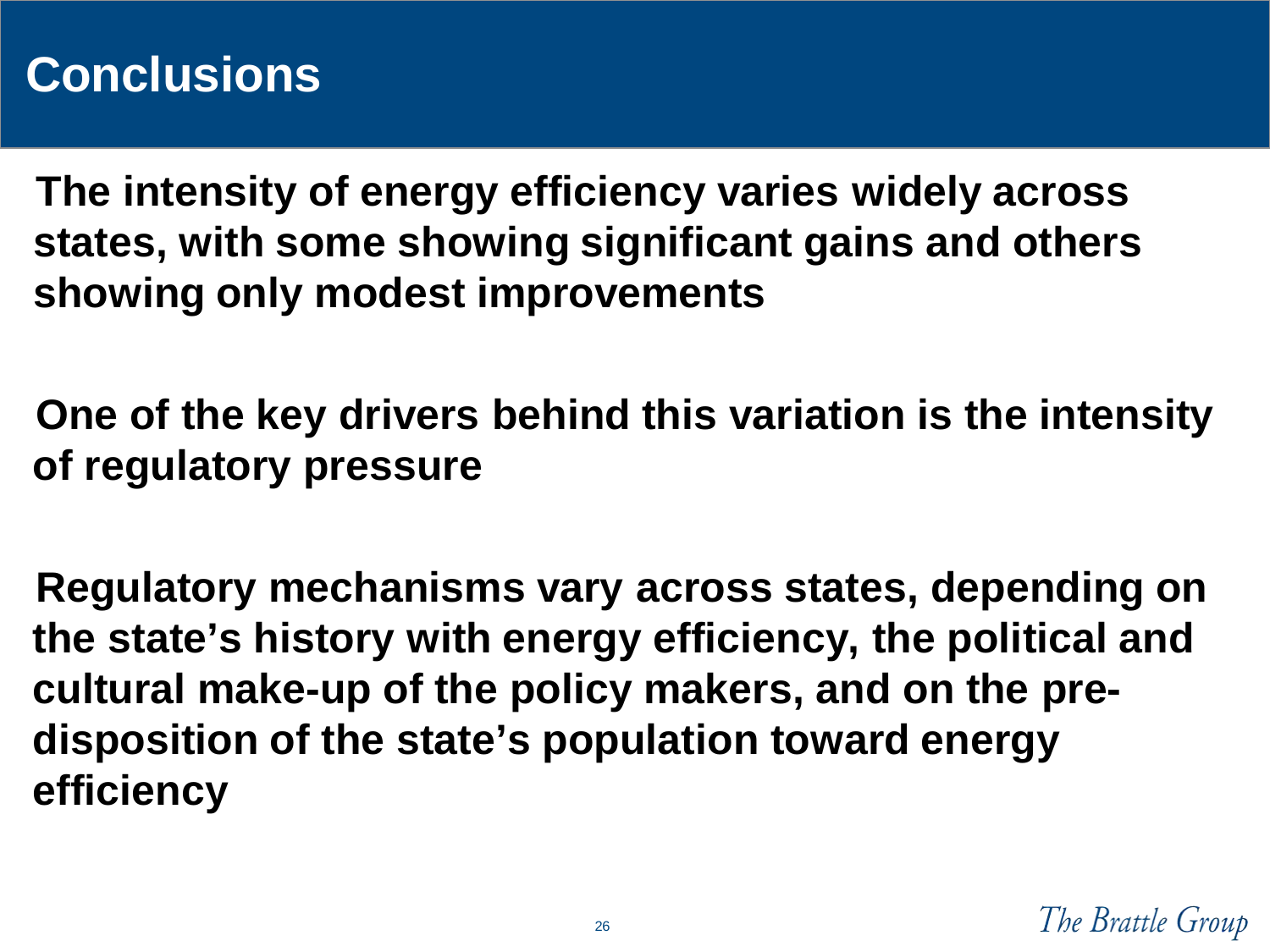### **References**

- Consortium for Energy Efficiency, "State of the Efficiency Program Industry – 2009 Expenditures, Impacts and 2010 Budgets," December 10, 2010.
- Cowart, Richard, "Efficiency Obligations and EE Resource Standards," Regulatory Assistance Project, April 12, 2011. PowerPoint presentation.
- Faruqui, Ahmad, "Inclining Toward Efficiency," *The Public Utilities Fortnightly*, August 2008, http://www.fortnightly.com/display\_pdf.cfm?id=/08012008\_CommissionWatch.pdf
- Faruqui, Ahmad and Doug Mitarotonda, "Energy Efficiency and Demand Response in 2020: A Survey of Expert Opinion," *The Brattle Group*, November 2011, http://www.brattle.com/\_documents/UploadLibrary/Upload990.pdf
- Faruqui, Ahmad, Sanem Sergici, and Ahmed Sharif, "The Impact of Informational Feedback on Energy Consumption – A survey of the experimental evidence," *Energy*, Volume 35, Issue 4, Special Demand Response Issue, April 2010, pp. 1598-1608.
- Sciortino, Michael, et. al, "The 2011 State Efficiency Scorecard," American Council for an Energy-Efficient Economy (ACEEE), report no. E115, October 2011.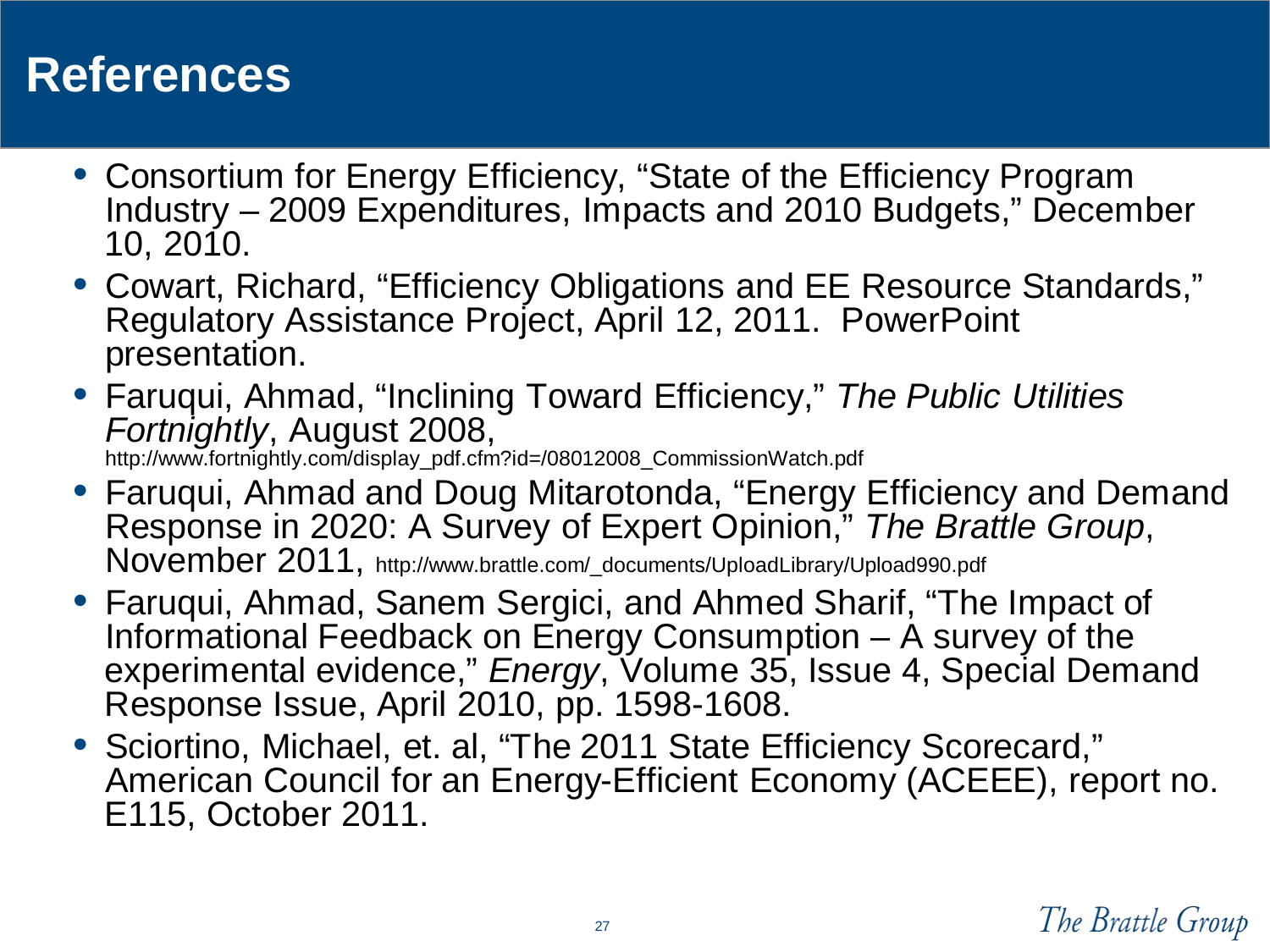# **Biography**

Ahmad Faruqui is a principal with *The Brattle Group* who specializes in analyses and strategy relating to the customer. He has helped design, monitor and evaluate demand-side investments for a wide range of electric and gas utilities and testified before a dozen state and provincial commissions and legislative bodies. He has also worked for the Alberta Utilities Commission, Edison Foundation, the Edison Electric Institute, the Electric Power Research Institute, the Federal Energy Regulatory Commission, the Ontario Energy Board and the World Bank. His work has been cited in publications such as The Economist, The New York Times, and USA Today and he has appeared on Fox News and National Public Radio. The author, coauthor or editor of four books and more than 150 articles, papers and reports, he holds a Ph.D. in economics from The University of California at Davis and B.A. and M.A. degrees in economics from The University of Karachi.